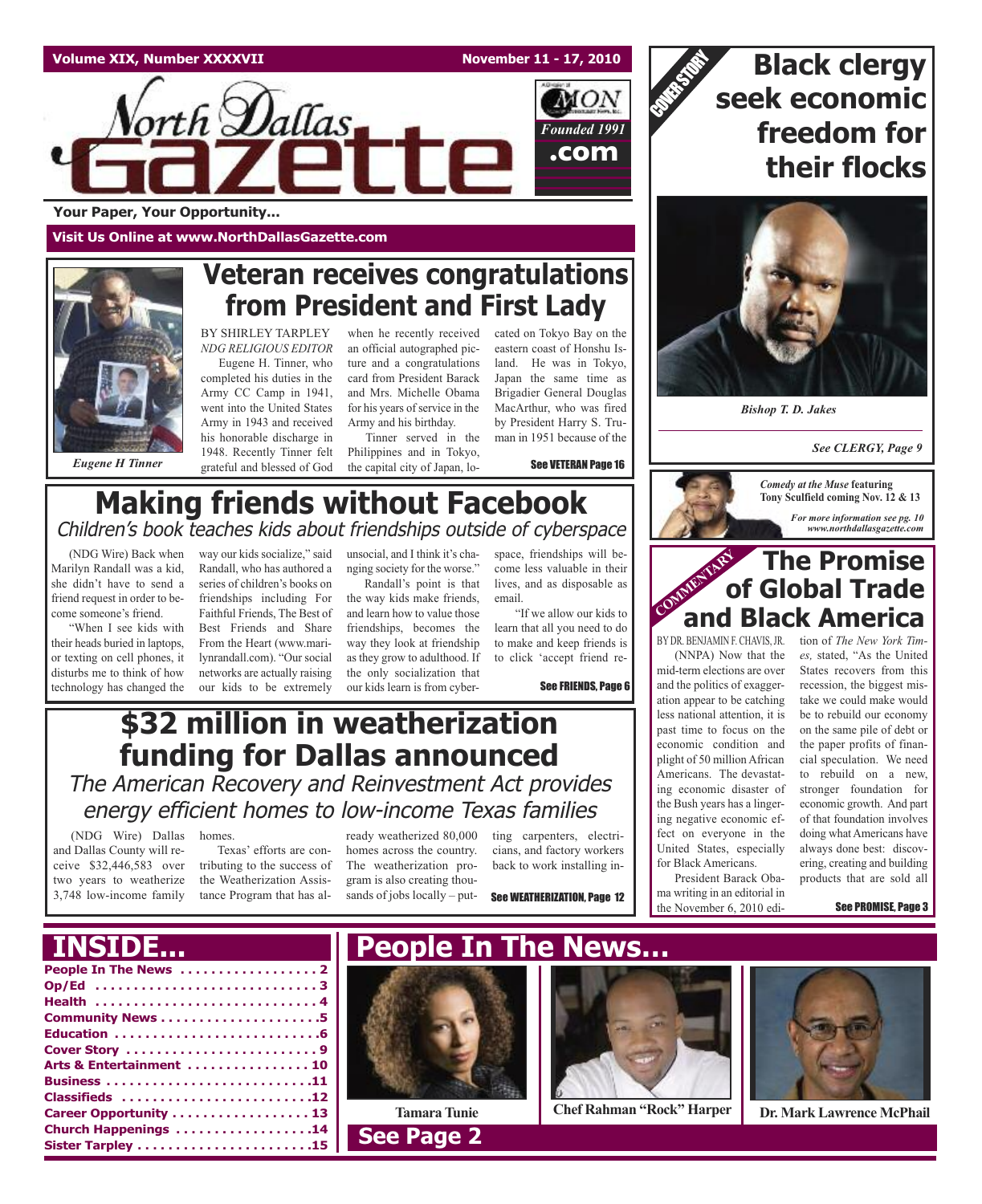### **Tamara Tunie**

The *New Pittsburgh Courier* announced plans to celebrate its Centennial on November 20, 2010 at the Carnegie Museums of Pittsburgh Carnegie Hall with a star-studded awards gala and concert.

Once the nation's most widely circulated Black newspaper, the legacy and influence of the *New Pittsburgh Courier* is unparalleled. A pillar of today's Black Press, it rose alongside the civil rights movement and was among its most forceful voices. 100 years later, the publication continues that legacy and is building the foundation for future generations.

The *Courier* will also use this momentous occasion to celebrate several of its distinguished former *Courier* executives. During the gala, awards will be presented posthumously to children of former executive editor P.L. Prattis, former general manager, Earl

Hord, and former owner, editor, and publisher John H. Sengstacke — all of whom were instrumental in helping the *Courier* grow to prominence.

The once-in-a-lifetime occasion will be hosted by actress, director and Tony Award-winning producer, Tamara Tunie and will feature a live concert by R&B singer, Carrie Lucas. Tunie is best known for her portrayal of attorney Jessica Griffin on the CBS soap opera *As the World Turns,* and medical examiner Melinda Warner on the NBC police drama *Law & Order: Special Victims Unit.*

Tunie was born in Mc-Keesport and grew up in Homestead, the daughter of Evelyn (née Hawkins) and James W. Tunie. She graduated from Carnegie Mellon University in 1981. Tunie completed her directorial debut with the 2010 romantic comedy *See You In September.*

The head diva of LA's Solar records, Carrie Lucas, is making her long awaited return to the music scene. The sensuous soul and disco stylist started as a

> graduate of Johnson & Wales University,

backing singer with the Whispers. She also wrote songs recorded by R&B acts the Whispers, the Soul Train Gang and South Shore Commission before joining the Soul Train label

Harper has held several positions at notable restaurants including Ben's Next Door, B. Smith's Restaurant in Washington, D.C., and the Green Valley Ranch Resort, Spa and Casino outside Las Vegas. Most recently he joined the culinary staff at Stratford University and has been featured on NBC's *TODAY* show and Martha Stewart Radio. For more information, visit ChefRockInc .com.

*44 Things Parents Should Know About Healthy*

Paper Press, and Iroquois Press. For more information, visit www.turnerpublishing.com.

of Michigan and Emerson

**People in the News www.NorthDallasGazette.com**

in 1976. Her first chart record and biggest hit was the disco smash *I Gotta Keep Dancin*, released simply under the name Carrie in 1977.

Lucas will be performing with Shalamar's band from Memphis Tennessee and her

daughter, Carolyn Lucas Griffey, from Shalamar, will be doing background vocals for her mother during this historic comeback concert.

*Cooking For Kid*s is part of the Good Things to KnowTM series released under Turner Publishing's new imprint, Trade Paper Press. The series focuses on simple, pragmatic actions that can have a strong and lasting impact in the lives of readers. Turner Publishing is an award-winning, independent publisher based in Nashville, Tennessee. Imprints include Turner, Trade

College. He has also been

See MCPHAIL, Page 10

# **Chef Rahman "Rock" Harper**



As unhealthy convenience food continues to win over busy parents, and childhood obesity rates inch higher, many have called for widespread change in the eating habits of our nation's children. With all this talk

for change, but little advice on to how to implement it, Chef Rahman "Rock" Harper answers the call with *44 Things Par-* *ents Should Know About Healthy Cooking For Kid*s — the ultimate, approachable guide to teach kids and their parents how to develop a lifelong habit of healthy, conscious eating.

From simple tips like cooking healthy breakfasts and being active, to more unique tips like developing fun activities that promote interactive eating, the book is full of ideas and approaches well suited to address everyone's unique situation. Whether the issue is budget constraints, Chef Rock has a solution. Through his humorous

picky eaters, lack of time or

tone and numerous pop culture references, Chef Rock covers a great deal of ground without overwhelming readers beyond action. 44 Things is just what parents need to start teaching children how to eat right today and embrace real food for a lifetime.

Chef Rock is the season 3 winner of FOX's *Hell's Kitchen* and the National Celebrity Chef for the March of Dimes. An awardwinning, honors culinary

### **Dr. Mark Lawrence McPhail**

Author, dean and mentor are just a few hats this highly gifted photographic artist/educator wears on a daily basis. Two decades ago, Dr. Mark Lawrence McPhail became fascinated with studying African culture, and in 2008 he had an experience that inspired him to create *Omowale*, a poignant photographic exhibit which explores the land, life and people of Uganda and Tanzania. The African American Museum featured a reception and presentation by Dr. McPhail on Friday, November 5.

Working with the United Nations in 2008, Dr. McPhail traveled through the continent in which he had become enamored by while working on his doctorate in communication and race relations at the

*2 | November 11 - 17, 2010 | North Dallas Gazette*

University of Massachusetts.

At the time, Dr. McPhail published an essay in a campus newspaper entitled, *Why Study about Africa.* When the article was published, he had actually never visited Africa but had become intrigued by research regarding African art, communication and culture.

Two decades later, Dr. McPhail encountered firsthand what had piqued his interest for so many years when he traveled to Africa. In 2008, Dr. McPhail journeyed to Arusha, Tanzania where he served as an expert witness for the United Nations International Criminal Tribunal for Rwanda.

The subsequent year, he traveled to Kampala, Uganda as a board member for



the Uganda American Partnership Organization; a non-governmental entity created to enable Ugandans and Americans to work together toward economic empowerment and spiritual growth.

Through Dr. McPhail's captivation of African culture he seized the opportunity to communicate his creative brilliance and cultural appreciation. Dr. Mc-Phail dictates these images

in the Omowale Exhibit to portray his experiences with the people, the life and the land of his ancestors.

Dr. McPhail expressed the meaning behind the name Omowale and how it resonates with him today.

"The name comes from the Yoruba language: "Omowale" means "a son who has returned home." The inspiration comes from my encounter with one of the security personnel with the UN. Driving me to the airport after my time in Tanzania, he asked me if I had been to Africa before.

"This is my first time," I replied. 'Well, then," he re-

sponded, "it has taken you a long time to come home."

Lawrence is currently Dean of the College of Arts and Communication at the University of Wisconsin-Whitewater. He has served on the faculties of Southern Methodist University, Miami University of Ohio, University of Utah, Wayne State University, University

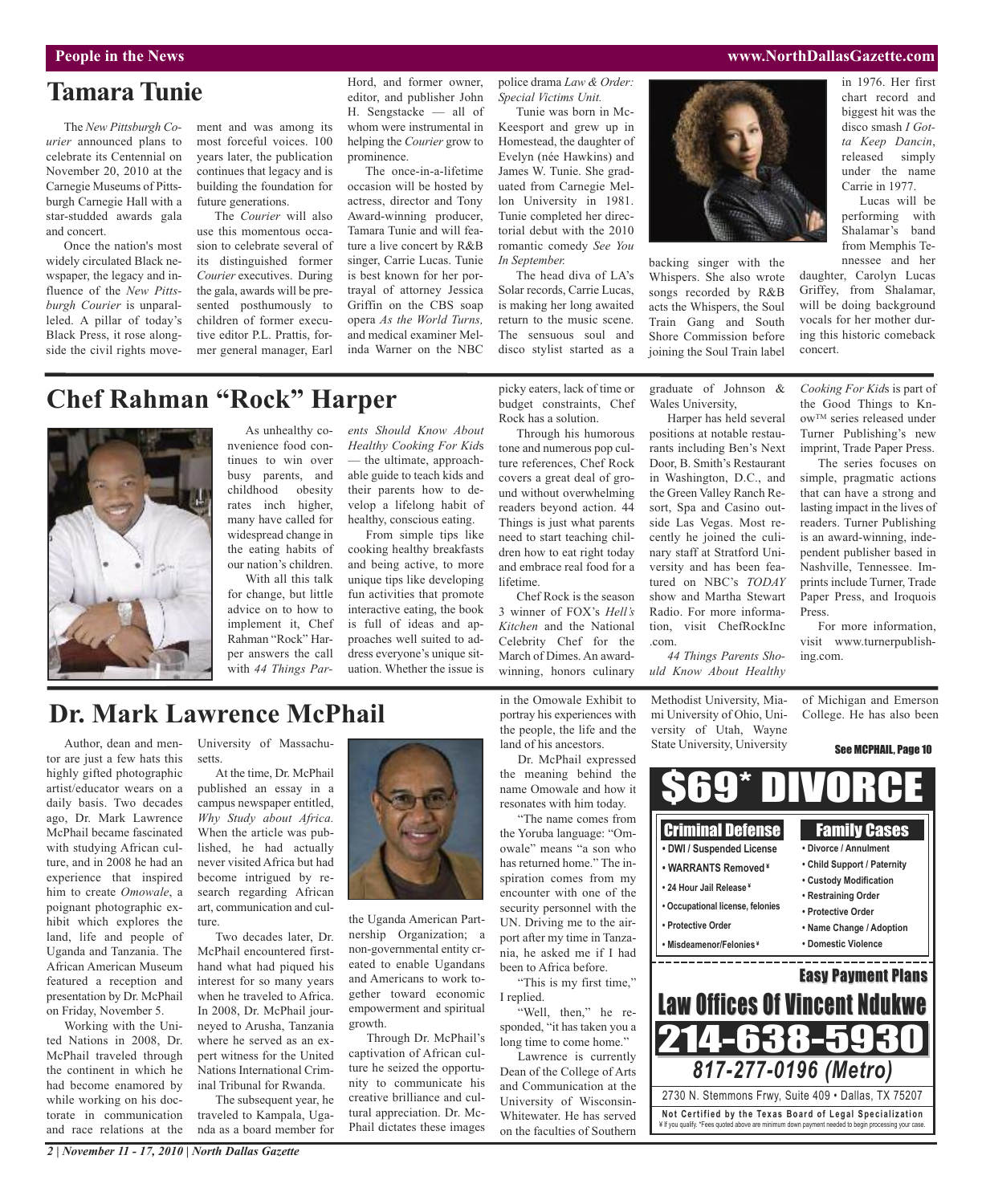#### **www.NorthDallasGazette.com Op-Ed**





### **Publisher's Office:**

publisher@northdallasgazette.com

#### **Sales Department:**

opportunity@northdallasgazette.com

#### **Editorial Department:**

editor@northdallasgazette.com

#### **Online:**

www.twitter.com/NDGEditor www.facebook.com/NorthDallasGazette

#### **Website:**

Website: www.NorthDallasGazette.com

## STAFF

**Chairman Emeritus** *Jim Bochum 1933 – 2009*

**Published By** *Minority Opportunity News, Inc.*

> **Production** *Suzanne Plott*

**Special Projects Manager** *Edward Dewayne*

*"Preacher Boy" Gibson, Jr.*

**Religious/ Marketing Editor** *Shirley Demus Tarpley*

**Advisory Board:**

*John Dudley Myrtle Hightower Fred Moses Annie Dickson Cecil Starks Willie Wattley Coty Rodriguez-Anderson B. J. Williams Denise Upchurch Barbara Simpkins, ADVISORY BOARD SECRETARY*

*North Dallas Gazette assumes no responsibility for unsolicited material and reserves the right to edit and make appropriate revisions.*

> *The North Dallas Gazette, formerly Minority Opportunity News,* **was founded July, 1991, by Jim Bochum and Thurman R. Jones**

# **Open letter to President Barack Obama**

BY STEPHEN LOVE *NDG SPECIAL CONTRIBUTOR* Dear Mr. President:

While you are flying over to India to consult with the largest democracy in the world, I want you to rethink what you are doing back home. We hired you two years ago to take the country in a different direction than what the Bush administration had been taking us. You did that, in spite of the opposition of 96% of the Republican members of Congress, a major part of the media and the whole of the conservative lobbying corp. You have done more in these last two years that some presidents did in their whole term.

While you have improved life for millions of Americans – many benefits yet to be manifest – you have been a miserable failure at two things. One, you have not explained to the country, in ways average people can understand, how our economy and the government works and why, what you have done, is in their best interest. The Tea

Party faction is the monument to this failure. Instead of having these people on your side, you have allowed Dick Armey, Rush Limbaugh and Glenn Beck to turn them against you.

Secondly, you are a miserable fortune-teller. All the while you have been telling the American people that the GOP will be a partner in reshaping America's future for the better, they have been doing everything they can to frustrate your goals, make you a one-term president and parlaying this last election into undoing what you have done! We did not hire you to do PR for the Congressional Republicans. We hired you to do what was right for the American people. Bipartisanship is so much hooey if, at the end of the day, it beggars the people.

If the Republican leadership wants to help you, let them say so and make them spell out how! Don't put words in their mouth they promptly spit out at the next photo-op! Characterizing them as what they are not,

only makes you look timid. The American people will forgive a President of many flaws [witness Bill Clinton] but timidity is not one of them. Timid leadership is the ultimate political oxymoron!

Force them to have to earn your respect by truly being partners in progress. You are spending the political capital we gave you to make them look good and we are getting nothing in return except opposition and demagoguery. It's irrelevant that you respect them; make them earn our respect!

How do you do that? Simple. Just tell the American people how their life is better and will be better in the future with your policies in place and force the Republicans to make their case for repeal. Do not legitimize them when their goal is to undo what you have done. This is not about you smores over a campfire and kum-ba-ya on the White House lawn. We could care less whether you and Boehner are bosom buddies! What you have done and what they will try to undo holds our future in the balance!

People, who appreciate that family members with pre-existing conditions, can now buy healthcare insurance; are not comforted by your sweet-talking about the people who would take that away from us if they had their way! If you do not know that these people are your political enemies; we, out here beyond the beltway, darn sure know they are not our friends!

I know that you want to be the President of all the people, but the leadership of the Republican members of Congress is not all Republicans. The reality is that some people are just not going to let you be their President…and you need to suck it up and make that a badge of honor, not a mark of failure as a community organizer. You are in Washington, not the south side of Chicago.

> Sincerely yours, Stephen (Steve) L. Love *slove4ushr@aol.com*

## **PROMISE**, continued from Page 1

over the world." I believe that African Americans should not just be on the sidelines and watch as the economy throughout the U.S. is rebuilt. We should and must participate not just as trilliondollar consumers, but also as billion-dollar producers of goods and services that are marketed and sold all over the world.

President Obama's trip to Asia is a timely and propitious example that we should be following with intense interests. One of the reasons why I have worked with Russell Simmons for so many years through the Hip-Hop Summit Action Network (HSAN) and the Diamond Empowerment Fund (DEF) is because I have seen firsthand how Russell, Diddy, Jay Z, and many others have inspired as whole new and upcoming generation of urban and suburban entrepreneurs

from the recording industry to the apparel and financial services industries. The best attainment of the highest quality education, plus new business and economic development are all key to the economic recovery of Black America. Sometimes to our detriment too many of us get so caught up in the arguments of forces and personalities outside our core communities that we get lost in the maze of political and social contradictions.

"Empowerment Zones" in our communities should be business development and trade zones with an emphasis of global commerce and trade. President Obama concluded, "The great challenge of our time is to make sure that America is ready to compete for the jobs and industries of the future. Our government, together with American businesses and workers,

must take steps to promote and sell our goods and services abroad- particularly in Asia. That's how we'll create jobs, prosperity and an economy that's built on a stronger foundation." I would add Africa to this equation for future stability and sustainability for Black America's economic recovery.

Yes, we need jobs. But we also need businesses. We need global African American owned businesses. That's what time it is. Timing is important here. It is not about doing or advocating what may appear to be popular at any given moment. It is about being strategic and proactive. Our schools, our colleges, our businesses, and our communities all have to work together to foster greater and expanded opportunities for our children's future in America and throughout the

world.

But in the 1970's and in the 1980's into the early 1990's, I followed closely, as a brother in the struggle, the business career of Reginald F. Lewis, who became the first African American billionaire. Mr. Lewis was a global visionary and business leader. TLC Beatrice set a new global standard of success and profits in the international business arena. But Reginald Lewis never forgot where he came from in Baltimore. He gave back to the community constantly. We need today more Reginald Lewis-type brothers and sisters who take action and make a positive difference in the global marketplace.

Dr. Benjamin F. Chavis is Senior Advisor to the Black Alliance for Educational Options (BAEO) and President of Education Online Services Corporation.

### **Editor** *Ruth Ferguson* **Business Manager**

*Lora Cormier*

**Staff Writer** *Tonya Whitaker*

**Contributing Writer** *Jackie Hardy*

> **Theater Critic** *Rick Elina*

**Advisory Board Committees:**

*Public Relations Planning and Implementation* Cecil Starks, CHAIRPERSON *Business Growth Referral* John Dudley, CHAIRPERSON *Program Policy Development* Annie Dickson, CHAIRPERSON *Quality Assurance* Myrtle Hightower, CHAIRPERSON Coty Rodriguez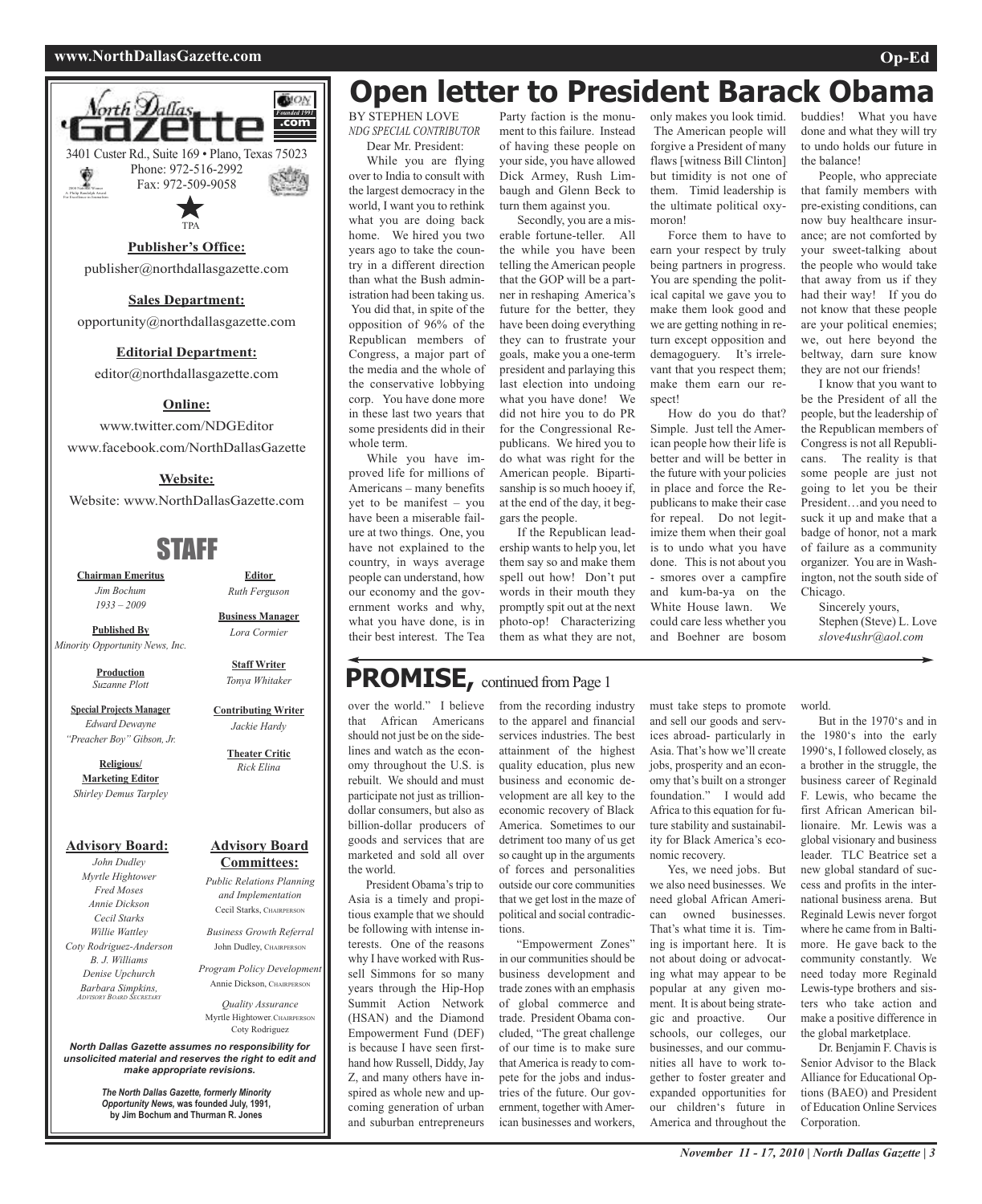# **Mammogramathon is huge success for Texas Regional Medical Center at Sunnyvale**

(NDG Wire) It started as a one-day event Oct. 20, aimed at reminding women to take care of themselves and receive their annual mammograms. But, when word spread that Texas Regional Medical Center at

Sunnyvale's Mammogramathon offered the exams at discounted prices, the hospital was swamped with calls and emails from women wanting appointments.

So, hospital officials launched the event two days



email so much that a waiting list had to be used, more days were added.

The final Mammogramathon mammogram was performed Oct. 31, bringing the total to 150 patients seen during the event.

"The number is actually triple what we would normally see in that timeframe," said Julie Martin, TRMC-Sunnyvale's director of business development. "The hospital performed more mammograms in Oc-

tober than it performed in all of June through September."

Plans are to make Mammogramathon, which also offered patients chair massages, hors d'oeuvres and prize giveaways, an annual event.

## **Program turns couch potatoes into marathoners** Starting with Walking One Mile, participants gradually get fit enough to finish <sup>a</sup> marathon

(NDG Wire) Marathon Makeover is launching a 40-week, wellness program in North Dallas on January 15, 2011 and will train couch potatoes to become marathoners. This program is designed for the person who has always wanted to complete a marathon or those who have been sedentary and are looking to ex-

perience a more active, healthy and well-balanced lifestyle.

The Marathon Makeover program includes 10 weeks of educational classes teaching participants everything they need to know to train for a marathon. Additionally, organized weekly training run/walks are provided and online support is available to help people through the entire process. "It's exciting to see the transformation in people's lives," says Mark Simpson, creator of Marathon Makeover. "People get in tip-top shape, make incredible life-changing friendships, and lose their self-limiting beliefs. It's a major life makeover!"

The program was started in 2004 in Jackson, MS, with twenty-two participants and is now operating programs across the country.

In 2011 Marathon Makeover will introduce teams to North Dallas, and also The Woodlands, TX, Portland, OR, Cookeville, TN, McCombs, MS. In ad-



dition to these new teams there will be 4 returning teams to Mississippi. Walkers and runners can partici-

pate and Marathon Makeover has successfully trained people from sixteen to seventy to finish a marathon.

An informative, kickoff meeting will be held January 15, 2011, in Coppell to discuss the details of participating in the Marathon Makeover program.

# **Family caregivers need relief to avoid burnout from their duties**

(NDG Wire) Caring for disabled, ill or aging family members is considered one of the toughest responsibilities that American adults face. Stress accumulates from worrying about a loved one and because of the amount of time and work that caregiving requires, Dallas' Cooper Wellness experts say.

"People caring for relatives often undergo physical and psychological changes called caregiver-stress syndrome," says Dr. Riva Rahl, medical director at Cooper Wellness.

If you're one of the 44 million Americans giving care to a relative, you can probably use some tips on how to manage your own health. Rahl says, "When you can't drop everything, five to ten minutes of meditation brings relief. It can be done almost anywhere. And short, yoga exercises improve breathing and quickly reduce stress and anxiety." Meditation and yoga calm the mind for tasks ahead.

"If you can get away for 15 minutes, take a walk outside in fresh air to get your blood circulating and oxygenated," says Susie Kania, Cooper Wellness exercise physiologist. "A stroll is rejuvenating, especially if it's on a quiet street or in a natural setting like a park or a field."

Taking a virtual walk on your computer is another option. Virtual walks with a video don't offer the exercise and fresh air of a real walk, but do relax and clear the mind by providing a mental visit to a forest, garden or beach.

Short breaks for caregivers -- like naps, showers and baths -- are rejuvenating, and longer breaks, like seeing a movie or attending a religious service, are even better, Wellness experts say. Caregivers should plan things they can look forward to, including activities for the end of a stressful day, such as a half hour with a good book.

Contact with friends and relatives and sharing feelings and venting frustrations alleviates stress. Brain scans show that physical contact, like a hug or holding a family member's hand, provides immediate relief from anxiety. One option for contact with others is to join a support group of people coping with similar, care duties.

Music can reduce the feeling of being overwhelmed. Studies have found that people who listen to slow music have lower heart rates and blood pressure than those who tune in to faster songs. Of course, some people relax by cranking up the volume on rock songs, so decide what you want to hear but do include music in your caregiving day.

"If you really feel burnt out from your caregiving duties, consider hiring a home companion or a private-duty nurse for a few days," says Todd Whitthorne, executive director at Cooper Wellness. "Another option is for your relative to spend a short time in a nursing home or an assisted-living facility so that you can catch up on needed rest and fulfill personal obligations. It is vital that caregivers take care of themselves first in order to take care of their loved one."

More Americans find themselves taking care of a

relative or friend who's disabled, ill or aging. According to the American Academy of Geriatric Psychiatrists, one out of every four families in the U.S. cares for someone over the age of 50. If you aren't already caring for a family member, chances are you will at some point. As the baby-boom generation ages, the number of seniors is projected to escalate. In the 2000 federal census, less than 35 million Americans were 65 or over, and that figure is forecast to more than double to over 71 million by 2030.

At Cooper Wellness' 6 day Wellness and 2-day Taste of Wellness programs, instructors help clients achieve total well-being by teaching them how to make lasting behavioral changes. Through a variety of lectures and workshops by our team of experts, clients learn how to set goals, the importance of preventing illness through lifestyle choices, and healthy ways to change your life. From losing weight to coping with stress, topics include: goal setting, maintaining behavior changes, motivation tech-

niques, the role of preventive medicine, knowing what your medical results mean, relaxation techniques, and managing stress are just a or call 972-386-4777.

few of the healthy behaviors that all caregivers must learn.

For more information go to www.cooperwellness.com

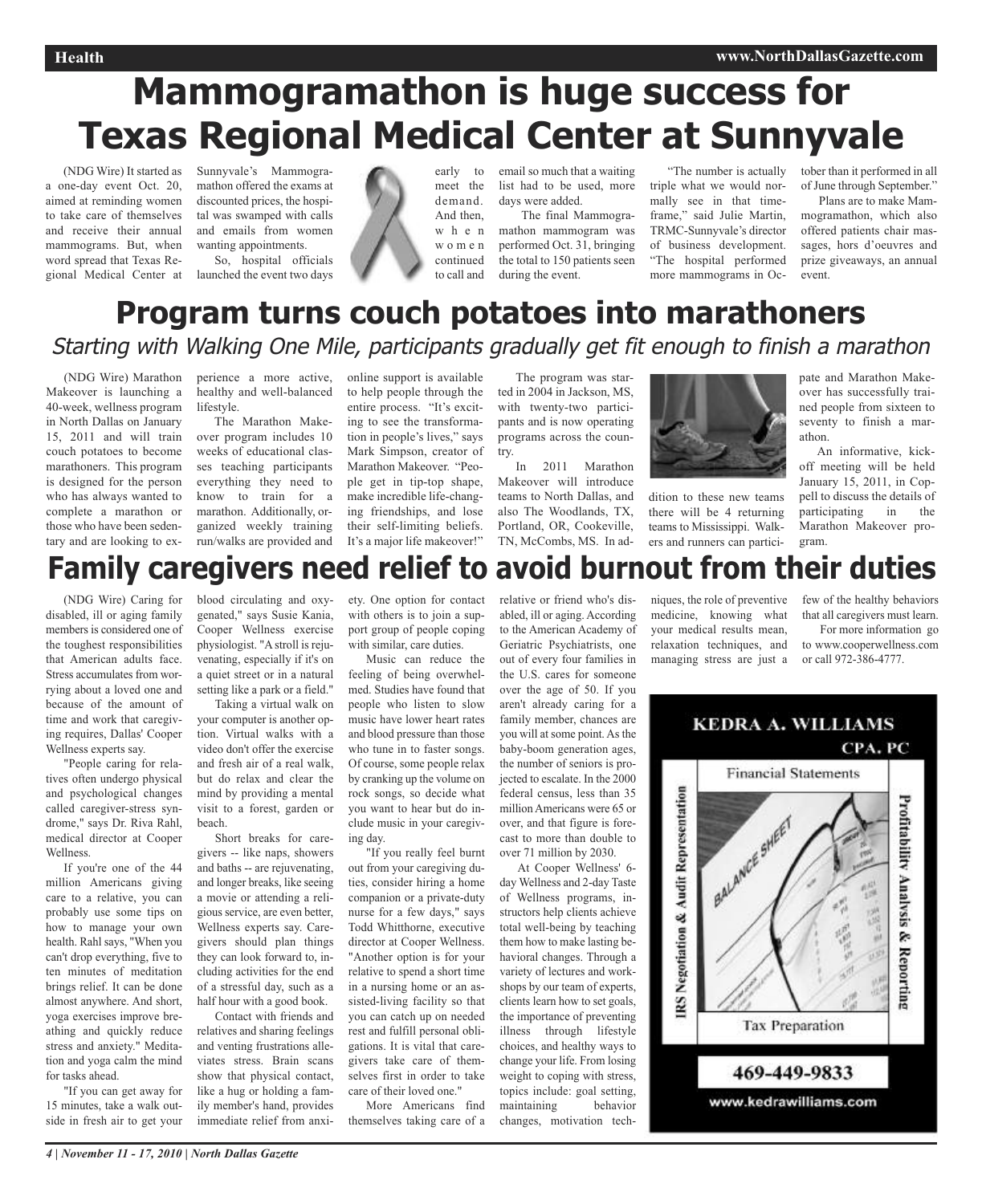#### **www.NorthDallasGazette.com**

#### **Community News**

### **The Farmers Market is not only for buying seasonal fruit and vegetables**

**Fall Fun Da**y – Saturday, November 13 9 a.m. to 1 p.m. at the Dallas Farmers Market Event Plaza located by Shed #2

• Join the chefs of the Dallas Farmers Market for Fun Holiday Cooking demonstrations.

• Demonstration beginning at 9 a.m. featuring, Justin Fourton with Pecan Lodge, Al Capua with Old World Sausage, Jesse Moreno with La Popular and Jacquie McConnell with Homemade Gourmet. • Kids will receive a Fun Holiday recipe card

they can color at the Market and cook at home.

• Attendees can purchase fall decorations, enjoy the cornucopia of fall crops and the Fun tastes of the Holidays.

**Holidays at the Market** – Saturdays, December 4, 11, 18, 9 a.m. to 1 p.m. with all activities located inside Shed #2 • Visit with Santa

Claus inside shed #2

• Take your own picture with Santa or purchase one from the DFM for only \$5.00

## **Complimentary salon services for donations to campus canned food drive**

(NDG Wire) Remington College-Dallas Campus is offering complimentary sal-on services – either a hair cut, manicure or pedicure - to people who bring in a can of food during the month of November.

The food collected will be given to a local food bank. "There are so many fam-

ilies struggling to make ends meet in our community," said Skip Walls, Remington College-Dallas Campus President.

"We want to help as many families as we can during the holidays and are offering some of our salon

services in return for any canned food donation.'

> Students in the Rem-

ington College cosmetology scho-ol will provide the salon services with supervision from their instructors.

For the Dallas campus, appoin-tments can be made by calling The Salon at Remington at 972-698-3890. Walk-ins are also welcome. The salon hours are Tuesday-Saturday from 9:30 a.m. to 2:00 p.m.

The Remington College Cosmetology Program teaches students the art of hair, skin and nail care through traditional classroom instruction and hands-on training. Students have the opportunity to work with real clients in a salon-like setting.

The Salon at Remington is located at 1640 Eastgate Dr. in Garland.



coupons.com has partnered with us for you.

## **Choices Leadership Academy**



**Multicultural College Preparatory Private Middle School** 

Open Enrollment Grades 5 thru 8 \$1000 Scholarship Toward Tuition for New Students

> 18106 Marsh Lane Dallas, Texas 75287 972-662-0665 www.choicesleadership.org

## **Carrollton Public Library in line to possibly win \$10,000**

(NDG Wire) The Carrollton Public Library announced they are among the top 10 finalists in the nationwide Playaway Picture This Contest, for a chance to win \$10,000 for the library.

Out of hundreds of entries, the Carrollton Public Library was selected as a finalist based of their outstanding participation in Playaway's patron awareness campaign. Playaways are one of the most popular new audiobook formats in the library; providing patrons the portability of a digital audiobook with the grab-and-go convenience of a physical format – creating the only all-in-one format that makes audiobooks accessible for everyone, regardless of age or ability.

Now it's up to patrons, friends and fans of the library to vote and help them win the \$10,000 prize.

"Our library is one of the top libraries in the country in terms of Playaway usage," states City Manager, Leonard Martin.

"We are encouraging all of our citizens to please take a few seconds of their time to cast a vote and help us win some money for our library, and for this technology that our customers love."

Playaway is the simplest way to listen to digital content on the go. It comes with the audio content already pre-loaded on it and a battery to make it play. The user simply has to plug in earbuds to enjoy. Each Playaway weighs only two ounces and has a universal accessory jack.

"We have been thrilled with the excitement for Playaways that has been shared by patrons and librarians alike" stated Caroline Barni, Marketing Director of Findaway World. "Giving back to libraries is a way for us to show our appreciation and contribute to all the wonderful things they are providing to their communities every day."

The success behind this contest lies in the hands of

any one libraries' fan base. It all comes down to votes when online voting closes on December 17, 2010, so creating buzz throughout the community is highly encouraged. Contest voting takes place at http://vote. playaway.com/carrollton.

For more information contact your Carrollton Library at 972-466-4800.

ENROLL NOW!<br>Registration starts November 22<br>Classes begin January 18

le periect suapsi

· Qualified students ride DART free • Downtown Campus

**• Bill J. Priest Campus** 

**· West Campus** 

El Centro College BALLAS COUNTY COMMUNITY COLLEGE DISTRICT DALLAS, TEXAS 75202 **MAIN STREET** 

Find us on<br>Facebook

214-860-2000

IT ALL BEGINS HERE

www.elcentrocollege.e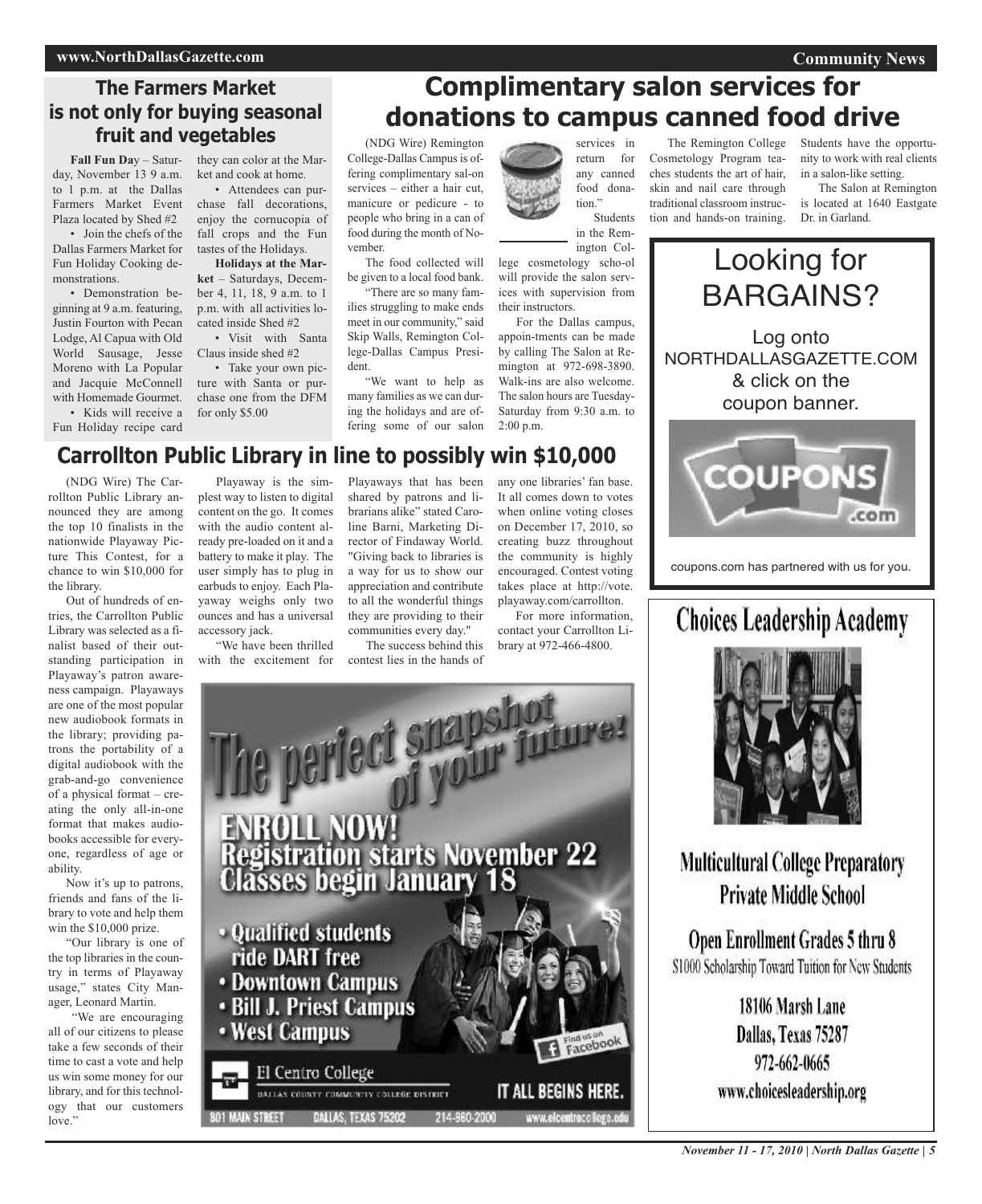# **Renowned Iranian Scholar Soroush to speak at TWU**

(NDG Wire) Dr. Abdulkarim Soroush – one of the world's most prominent Islamic scholars – will be the guest speaker at a Texas Woman's University (TWU) public affairs forum Tuesday, Nov. 16.

Led by Dr. Soroush, "Reforming Islamic Societies: Problems and Prospects" will take place from 1 to 3 p.m. in email JWilliams2@twu.edu room 204 of the Classroom Faculty Office Building (CF0) located on TWU's Denton campus.

For a map of the Denton campus, visit www.twu.edu/ maps.asp. The event is free and open to the public.

For more information, or call 940-898-2052.

Named by *Time* magazine as one of the world's 100 most influential people in 2005, Dr. Soroush is the director of the Institute for Epistemological Research in Tehran and a former senior

fellow of Iran's Academy of became an advocate of Is-**Sciences**.

Dr. Soroush pursued his graduate studies in England before returning to his native Iran in 1979 at the onset of the Islamic revolution. He

lamic ideology and was part of Iran's cultural revolution of the 1980s, a project that imposed Islamic curricula on Iranian universities. Eventually Dr. Soroush became

**Produced by Feld Entertainment** 

highly critical of the political role played by the Iranian clergy, which led to his exile to Europe and the U.S., where he is a frequent national speaker on Islamic re-See SOROUSH, Page 12

#### (NDG Wire) Registration for the spring semester at Texas State Technical College Waco opens for new students from 8 a.m. to 5 p.m. weekdays on Monday, Nov. 22, and continues through Wednesday, Nov. 24, when the campus will be closed for the Thanksbreak. Spring classes are set to begin Monday, Jan. 10. TSTC offers more than 100 programs in everything ranging from High Performance Computing, Golf Course & Landscape Management and Culinary Arts, to Telecommunications, school students can enroll in dual credit classes and get a jump on their college degree. Students seeking financial aid for the spring semester should contact the TSTC Financial Aid Office immediately at 254-867- 4814, as processing can **Spring 2011 registration opens at TSTC**

take several weeks. The TSTC Web site www.tstc.edu — provides additional details and an online application.

To register or find out more, call toll-free at 800- 792-8784 or 254-867-2360.

## **FRIENDS**, continued from Page 1

quest,' then we're devaluing the power of friendship," she added.

giving break. It resumes weekdays after the holiday and continues until Wednesday, Dec. 22, when the college prepares to close for its winter break. Registration resumes for a short period after the holiday

"Conversely, if all they have to do to end a friendship is click on 'block user,' then friendships become fleeting and easy to discard without a second thought. It also causes this 'all about me' mentality, prompting many children to grow up without consideration for others because they haven't learned to properly interact with others."

Randall wants children to learn about friendship outside of cyberspace, more like the last generation of kids who grew up without PDAs and ready access to Internet social networks.

"When I was a kid, we didn't have cyberspace," Randall said. "The only space we knew was where the astronauts went and the space in our backyards. We didn't meet in chat rooms. We met at the park or the playground. And we didn't just talk -- we played and we interacted and we learned about the world around us through experiences together. I'm afraid the next generation of kids will miss out on that socialization because of their dependence on technology to manage their friendships."

Aircraft Pilot Training and much more. Students can also choose online training or brush up on their skills with a Technical Skills Mastery Certificate to shorten the time they enter the workforce, while high

Randall's tips for parents who want to help their kids better value their friendships include:

•Balance Cyberspace with Real Life -- If your kids use social networks, make sure they actually get together with their online friends once a week to do something. Take the time to make your home available, even if their friends simply come over to share a pizza. Help your kids balance cyberspace with the real world.

•Limit Internet Use -- A generation ago, parents would limit the amount of television they would allow their kids to watch, and monitor what they watched. Place time limits on the time your

kids spend online in the same way, and monitor which sites they use to chat with their friends.

•Set An Example -- Show your kids how you interact with your friends, and show them the value those long term friendships have in your life. If your kids see that you have long-term, close and fulfilling friendships with others, they'll emulate those kinds of relationships in their lives.

"It's ironic to me how the existence of all these different communication technologies has actually managed to make us feel more distant from each other," Randall added.

"We all have multiple email addresses, online profiles and cell phones, but somehow we feel more far apart than ever before. Maybe what we need to do is teach our kids to put the computer down, and go outside and play with their friends."



*6 | November 11 - 17, 2010 | North Dallas Gazette*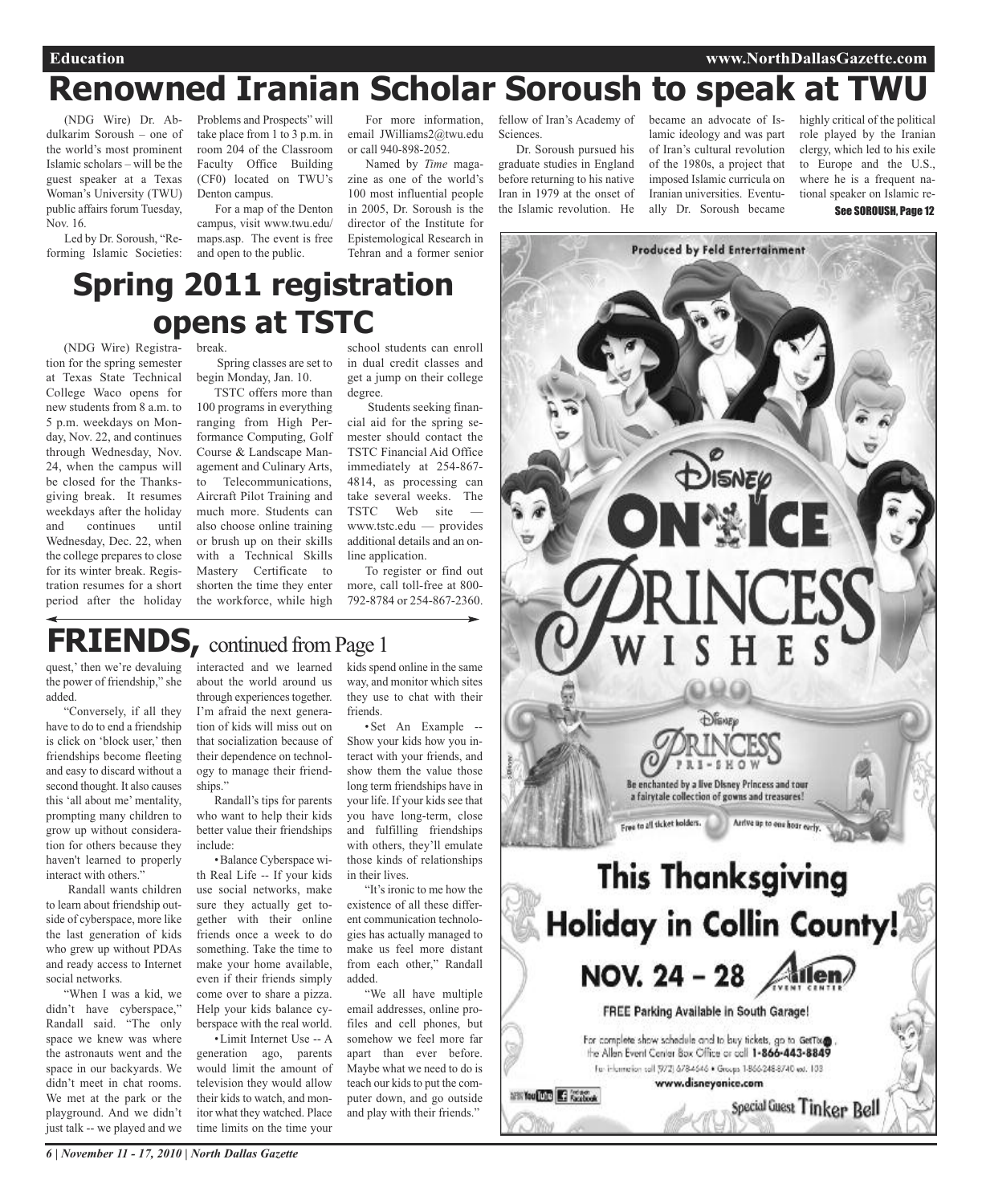#### **Community Spotlight**

## **Slant 45 celebration event January 12**

(NDG Wire) More than 33,800 North Texas kids responded to the call for action, and the North Texas Super Bowl XLV Host Committee, together with SLANT 45 program partner Big Thought, will celebrate their community service achievements at the SLANT 45 Kids Bowl Bash presented by Texas Health Resources on Wednesday, January 12 from  $6 - 8$  p.m. Held at the American Airlines Center in Dallas, the free event is open only to SLANT 45 program participants.

"Who would have guessed? We launched this project with a lot of hope and faith that kids would embrace the spirit of giving … and did they ever," said Daryl Johnston, Chair of the SLANT 45 Action Team. "To have 33,000-plus kids identify ideas and find so many creative ways to help their community is probably one of the most memorable things that will come

out of this Super Bowl experience."

SLANT 45 program registration closes Friday (November 12). Projects must be completed and final stats must be submitted by December 31 in order for teams to be eligible to attend the SLANT 45 Kids Bowl Bash.

The Kids Bowl Bash will feature a headlining performance by Mitchel Musso who is currently starring in Disney Channel's Pair of Kings and whose sophomore album, Brainstorm, will release on November 22. Jordin Sparks, Grammy-nominated American Idol winner and Broadway star will also perform at the event.

Johnston and Roger Staubach, North Texas Super Bowl XLV Host Committee Chairman and Dallas Cowboys Pro Football Hall of Fame quarterback, will be on hand to encourage and thank the young people and their coaches.

## **Ride, tow or haul your bike**

Texas Recycles Day by recycling your bicycle and learning more about bicycle riding in the Metroplex. The Bicycle Round-up and Rodeo will be held from 9 a.m. to 1:30 p.m. on Sat., Nov. 13 at the Environmental Education Center located at 4116 W. Plano Pkwy. (at Commerce.)

The Bicycle Round-up and Rodeo includes the fol-

(NDG Wire) Celebrate lowing fun, FREE activities: Bike for Tykes will collect bicycles for donation to benefit kids of all ages through local charitable organizations. Bikes in all conditions are accepted and will be repaired, refurbished or used for parts.

Bike DFW will host a Bicycle Safety Rodeo for children from 9 to 11:30 a.m. helmets are required.

Plano Bicycle Association will host a novice adult bike ride from Noon to 1:30 p.m. - helmets are required. Plano Cycle and Fitness,

along with Richardson Bike Mart, will offer workshops on minor bike repair and bicycle safety.

Plano Parks & Recreation will provide helmet fittings and commuting assistance. Texas Recycles Day, held on Nov. 15 of each year, is a statewide public awareness campaign educating Texans about the environmental and economic benefits of waste reduction and recycling. It served as the model for the development of America Recycles Day.

For information, visit livegreeninplano.com, or contact Kim Soto at 972-769- 4343 or kims@plano.gov.

## **Special ladies event this Saturday**

(NDG Wire) Veteran Radio Personality Lynne Haze, Ft. Worth Businessman Jim Austin, and iMedia Network Group Present the next edition of the highly anticipated *Meet Me In the Ladies Room*, Saturday, November 13th, 1 PM to 4 PM (Doors open at 12 noon) at the Ft. Worth Event Center, 2100 Evans Ave. in Ft. Worth, 76104.

*Meet Me In the Ladies Room* is an Empowerment Gathering for women that features motivational speakers, entertainers, panel discussions, opportunities to showcase your

goods and/or services, giving ladies a chance to get away from the responsibilities of work, children, stress by uplifting their spirits through love, laughter, music and good food, while discussing subjects of interest.

The Hot Topic at this gathering is entitled *All About Men* featuring an allmale panel and one female discussing topics like "Why Men Cheat", "Why One Night Stands Do or Don't Work", "Baby Mama Drama" and a list of questions that will amuse and amaze both men and



women.

The *All About Men* panelists are:

Victor McGlothin - National Best Selling Author John Parrish - Assistant

Professor of Speech at Tar-

rant County College DeWayne Washington - Musician and CEO of The

Gentlemen's Society Dr. Stan Allen, Psy-

chologist Dr. Lawana Gladney -

Emotional Wellness Expert and Author

Entertainment will be provided by American Idol Finalist George Huff and hosted by Lynne Haze.

Tickets are \$20.00 in advance and \$25.00 at the door. Booth Space is \$100.00.

Tickets and booths may be purchased at www. jimaustinonline.com

> l t a o S a s d t

t t S i

## **Dallas Bar Association Lawyers Help North Texas Food Bank**

(NDG Wire) The Dallas Bar Association's Community Involvement Committee has committed at least 20 volunteers to help sort and box donated items at the North Texas Food Bank.

The DBA's Community Involvement Committee, led this year by Co-Chairs Katie Anand, an attorney at Taber Estes Thorne & Carr PLLC, and Meyling Ly, an attorney at William L. Wolf, P.C., provides volunteers for community projects and activities such as Habitat for Humanity, annual food and clothing drives, blood drive; reading program at Mi Escuelita,

Trinity River Mission and other community organizations. This event is led by Kim Ratcliff, an attorney at DeHay & Elliston, L.L.P.

The North Texas Food Bank seeks to eliminate hunger by distributing food and grocery products through a network of nonprofit organizations while providing education and increasing community awareness on issues of hunger.

The DBA attorneys will be on hand to sort and box donated items on Saturday, November 13, from 9 a.m. to Noon at the North Texas Food Bank (4500 S. Cockrell Hill Rd, Dallas, TX 75236).

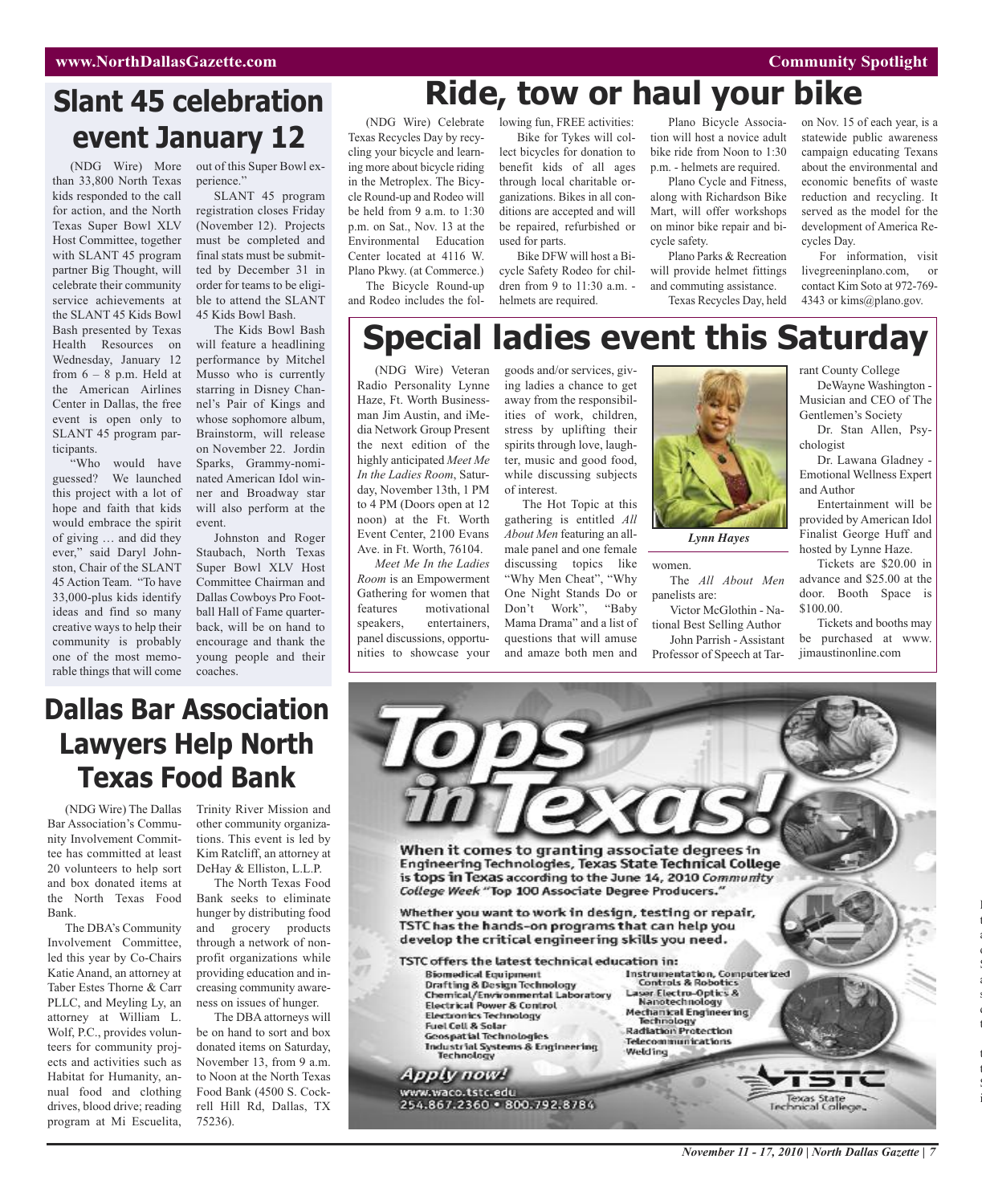#### **Community Calendar** *Visit www.NorthDallasGazette.com and click on Community Calendar for more events!*

#### **Every Saturday Pure Saturdays** 2026 Commerce Street 23 & up preferred DJ Steve Nice in The Mixx. Doors open @ 10 p.m. Info text or call 214-810- 5483.

#### **Every Tuesday**

The Irving Public Library invites families to enjoy stories and music in both English and Spanish. **Family bilingual storytime**s are offered at 11 a.m. Tuesdays at the East Branch Library, 440 S. Nursery Road, and at 7:30 p.m. Thursdays at the Central Library, 801 W. Irving Blvd. For more information, call 972-721-2458.

#### **Ongoing**

**African American Republican Club of Collin County** meets 3rd Tuesday of every month at 7 pm. (Doors open at 6:30 pm.) Collin County Republican Party HQ. 8416 Stacy Rd., McKinney. Call Linda Wynn Drain, 214-498- 7574 or website www.aarcc. com

**Collin County Black Chamber of Commerce,** CCBCC General Meetings, 2nd Thursday of every month at 6:30pm. Call 469- 424-1020 or email: info@ CCBlackChamber.org for location.

**DFW Financially Empowered Women** meet monthly for lunch or dinner and a fun, informative seminar on various financial topics. Info: 469-942-0809 or meeetup.com/378.

**Group Business Seminars** at 4907 Spring Avenue, Dallas, 11:30 a.m. 12:30 p.m.; 3rd Friday of the month 11:30 a.m. to 12:30 p.m. for those interested in starting your own business, it is a Brown Bag Lunch with Free Parking

**No Limit Network Business Networking Lunch** 1st Thursday at 1 pm in Plano Must RSVP at www.TheNo-

*Sponsored By:*

LimitNetwork.com or 972- 898-5882.

**The National Business Women Enterprise Network (NBWEN) Learning Over Lunch Series:** 4th Saturdays, 11am-1pm, Re-MarkableAffairs Cafe, 2727 LBJ Fwy., Suite 140, Dallas. \$20 for members; \$35 for non-members, \$5 off for early bird registration. http:// nbwenorg.ning.com.

**North Dallas Texas Democratic Women** Regular Meetings 4th Thursday, 6:45 p.m. Northaven United Methodist Church, 11211 Preston Rd (between Forest & Royal Lanes).

**Target Second Saturdays at Latino Cultural Center** On the second Saturday of every month family-friendly activities celebrating Latino arts and culture. Come in for one hour, or stay the day.

**Target Second Saturdays** at Latino Cultural Center On the second Saturday of every month family-friendly activities celebrating Latino arts and culture. Come in for one hour, or stay the whole day.

**Business Empowerment Sessions.** Learn to grow a successful small business. 1st Thursday of each month at Christian Chapel Temple of Faith, 14120 Noel Rd., Dallas. Call 214-942-6698 for details.

#### **How to start a business.** Free sessions on getting started the right way. Sessions held the last Monday of each month. Call The PLAN Fund for details 214-942- 6698.

#### **Through Nov. 20**

Rover Dramawerks in Plano presents *Morphic Resonance* by Katherine Burger its first act of the 2010-2011 season. Performances will take place at the Cox Building, 1517 Avenue H in Plano. Tickets are \$17 to \$21 for general admission and \$15 for senior citizens and students. Shows begin at 8 p.m. The Nov. 6 matinee begins at 2 p.m. http://roverdramawerks.com

#### **Thru January 2**

**American Modern: Abbott, Evans, Bourke-White** at the Amon Carter Museum of Art www.cartermuseum .org/exhibitions

#### **November 11 - 13**

**2010 U.S. Small Business Conference** at 1633 Imagine Xhibits Showroom at 1633 Firman Dr., Ste. 100, Richardson. Info: www.ussmallbusinessconference.com or 636-387-3000

#### **November 11**

The City of Garland Fair Housing Office is a **Tenet Information Workshop** to provide information about your rights and responsibilities as a tenant. The workshop is scheduled for 6 to 8 p.m. at the City of Garland Unified Learning Center, 232 Carver Street in Garland. To register call 972-205- 3300.

**Richardson Chamber of Commerce's Business & Industry Awards Luncheon** 11:00 a.m. Check in/Networking ,11:30 a.m. - 1:15 p.m. Program at the Doubletree Hotel Dallas – Richardson located at 1981 North Central Expwy, Richardson. Info

Dallas Black Academy of Arts and Letters presents *Voices of Poetry #1* at Muse Café in the Dallas Convention Center Complex, located on the corner of Canton and Akard streets in Dallas. Show begins at 7:30 p.m. Tickets are \$10. Call 214- 743-2400 for tickets.

#### **November 12-13**

The Ricardo Miller Children's Ministries are hosting the **2nd Annual Children's Ministry Symposium,** a city-wide meeting for Children's Pastors, Children's

#### Workers, Coordinators, and individuals interested in being trained in Children's Ministry November 12-13 at Pathway of Life Church in Dallas. www.richadomiller .com

#### **November 13 – 14**

Premier performances of the *King Sisters* will be held on November 13, 2:00 p.m. and 7:30 p.m., and again on November 14, 3:30 p.m., at Cedar Valley College Performance Hall located at 3030 N. Dallas Ave. in Lancaster. These performances are free to the public.

#### **November 13**

**Business Basics Training** teaches the ins and outs of entrepreneurship using practical strategies that help you become a successful business owner from 9 a.m. - 6 p.m., Dallas. Call PLAN Fund 214-942-6698.

**Homeless Walk** on the Plaza at Dallas City Hall.

#### **November 15**

The Carrollton Library is also offering **job search classes** at both the Hebron and Josey and Josey Ranch Lake locations from 1 -3 p.m. Info: 972-466-4800.

#### **November 18**

The Dallas-Fort Worth Chapter of The National Association of Health Services Executives is hosting a forum to explore the impact of health care reform on North Texans. *Health Care Reform: What it means for you* will be held at Methodist Charlton Hospital which is located at 3500 W. Wheatland Road in Dallas, TX 75237. The forum will start with dinner at 6:00 p.m. and run until 8:00 p.m.

### **November 19**

**Thru December 23** Dallas Children's Theatre presents *Junie B. in Jingle Bells, Batman Smell***s** at the Rosewood Center for Family Arts, 5938 Skillman St. in Dallas. Performances times

are Fridays at 7:30 p.m.; Saturday, Nov. 20 at 1:30 p.m.; remaining Saturdays at 1:30 and 4:30 p.m.; Sundays at 1:30 p.m. and 4:30 p.m.; Tuesday and Wednesday, Dec. 21 and 22 at 10 a.m. and 1:30 p.m.; and Thursday, Dec. 23 at 10 a.m. Tickets start at \$14. www.dct.org.

#### **November 20**

**The 4thAnnual Hometown Holidays** at Firewheel Town Center will kick off the season with the lighting of its 41-foot tree. This event features music, Santa Claus' arrival, facepainting and more! Create a tradition this year and bring the whole family to Firewheel Town Center to kick off the holidays at 7 p.m. Firewheel Town Center is located at 245 Cedar Sage Dr., Suite 200 in Garland.

**One-on-one college essay writing sessions** for high school seniors during the Minute Writing Clinic at the Gideon Foundation Math & Reading Center in Frisco between 1:30 and 8:30 p.m. at the center which is located at 279 W. Main St., Ste. 108 in Frisco (at Rte 423 next to Albertson's).

Fine Arts Chamber Players presents a FREE **Bancroft Family Concert** at the Dallas Museum of Art on at 3 p.m. featuring the Clavier Trio. The museum is located at 1717 N. Harwood, Dallas, TX 75201. No reservations or tickets are required. Info: 214-520-2219 or finearts 0chamberplayers.org

#### **November 25**

**Turkey Trot** at Dallas City Hall, registration begins at 7 a.m. with the race starting at 9 a.m.

#### **November 29**

**Greater Irving-Las Colinas Chamber of Commerce 2010 Annual Meeting** from 11:30 a.m. to 1:00 p.m. at the Ballroom at the Four Seasons Resort Las Colinas located at 4150 North

#### MacArthur Blvd. in Irving.

#### **December 1**

Victory Outreach Church of Dallas presents *Held By His Promise*, a play written by Dona Gassaway Mitchell at 7 p.m. at St. Luke Community Life Center, 6211 E. GrandeAve. in Dallas. Slated spokesperson is CBS 11 /TXA 21 personality Rance Adams with entertainment by Yarbrough and Peoples. Pre-show begins at 6:30 p.m. with the David W. Carter Band, Drill Team and Twirlers. Admission is free to the event, and free HIV tests will be available.

#### **December 7**

**20th Annual Candlelight Vigil of Hope and Remembrance** hosted by Mothers Against Drunk Driving-North Texas (MADD) is from 7 – 9 p.m. at the Radisson Hotel, 1241 W. Mockingbird Lane in Dallas.

#### **December 9**

**23rd Annual Leadership Garland Prayer Breakfast** Pastor Bryan Jarrett, northplacechurch.com will speak on "The Power of Personal Worth" at The Atrium at the GranvilleArts Center, 300 N. Fifth St., Garland from 7:30 a.m. - 9 a.m. \$25 per person/\$250 table of 10; Info: garlandchamber.com or jami.manners@garlandchamber.com

#### **January 25, 2011**

**Seeking Common Good in the Midst of Growing Diversity** featuring T.D. Jakes, Chief Pastor, The Potter's House; at the SMU Tate Series Tickets to individual lectures may be ordered online at smu.edu/tate or by calling 214/SMU-TATE 214-768- 8283).

#### **January 27, 2011**

**Greater Irving-Las Colinas Chamber's State of the City Address** at the Irving Convention Center at Las Colinas, info: irvingchamber.com or 214-217-8484.

# **Proud To Be An Active Partner In The Community**

*8 | November 11 - 17, 2010 | North Dallas Gazette*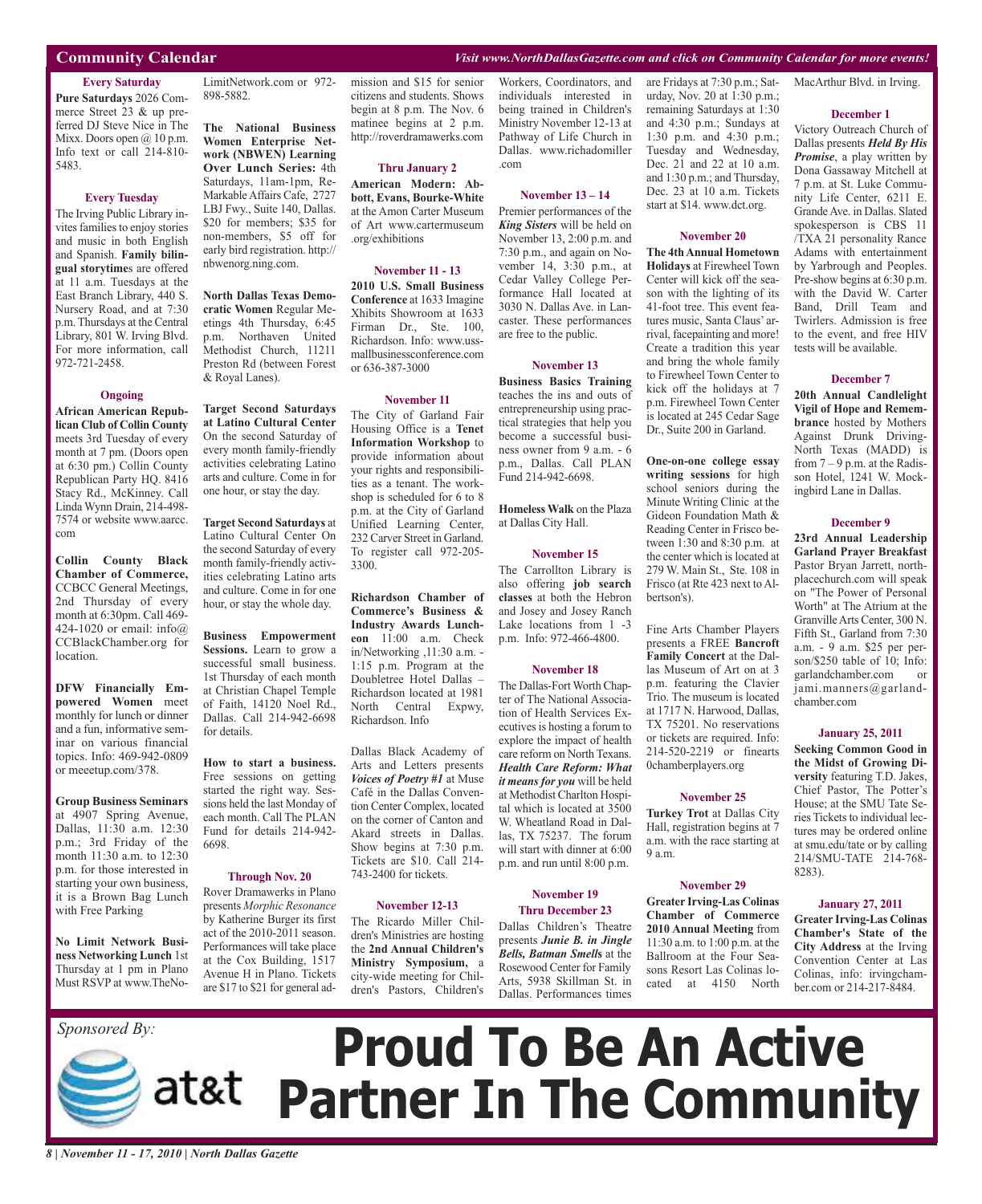# **Black clergy seek economic freedom for their flocks**

vance.

with this bank for 25 years was of no value or rele-

Rev. Weaver then sent the president of the bank a letter advising he would soon advise his 750-member congregation of the bank's decision and ask them to consider whether they should retain their own individual accounts with the lender. Following its receipt, the same bank official who iterated the numerous conditions promptly contacted Rev. Weaver and assured him that the \$50,000 loan was approved without the additional conditions. More importantly, Rev. Weaver soon discovered that other pastors and church members in Prince Georges County, MD and the metropolitan Washing-

BY CHARLENE CROWELL (NNPA) *Almighty Debt,*

the most recent CNN documentary in the network's series on African-Americans, related how severely debt imposes complex, reallife financial challenges whether the issue is foreclosure, long-term unemployment, or financing higher education. Central to the documentary was Rev. De-Forest Soaries, Jr. of First Baptist Church of Lincoln Gardens in Somerset, New Jersey whose congregation members were also featured.

The stories of debt were heart-wrenchingly true; but it also connected the pivotal role and considerable influence that African-American clergy have when it comes to matters of debt. Rev.

Soaries is not alone. In other states and locales, there are more pastors, congregations and alliances that have made a serious commitment to both economic justice and financial literacy.

In fact, these clergy view economic empowerment and justice as an essential part of their clerical duties. Theirs is not a choice between serving the church or its community; but rather the divine power that has dominion over both.

For example, Bishop T. D. Jakes, an author and senior pastor of the Dallasbased Potter's House, has a nonprofit organization, the Metroplex Economic Development Corporation that teaches the basics of credit and debt management. This wing of Bishop Jakes' numerous endeavors also meets with banks and negotiates better terms for his

flock and community. In a recent guest opin-

ion for CNN, Bishop Jakes wrote, "What we must realize is that it is not wrong for people to want a new home or car. But it was wrong for financial institutions to prey on those desires with unbalanced financial solutions."

That financial imbalance experienced by many African-Americans is also the focus of the Collective Banking Group, Inc. (CBG). Formed in 1993, CBG recently shared the impetus for its formation and subsequent actions.

Following the call to serve as a pastor in a Maryland church in 1988, Rev. Jonathan Weaver led his church out of debt with early retirement of a \$200,000 mortgage in-

*"What we must realize is that it is not wrong for people to want a new*

*home or car. But it was wrong for financial institutions to prey on those desires with unbalanced financial solutions."*

**Bishop T. D. Jakes**

curred before his service. As the church grew and sought a \$50,000 loan for expansion, the same lender advised Rev. Weaver that the bank would 'consider' the smaller loan only if a number of conditions were met: collateralize the mortgage; secure an appraisal and three church trustees who would personally guarantee the loan. The fact that the church held accounts

ton, DC area had similar experiences with lenders. Long-term faithful and regular deposits seemed never enough to secure financing from area lenders.

Their collective concerns led to the founding of CBG with 20 churches in the DC metro area. Today, Rev. Weaver serves as CBG's national president and the faithful alliance has grown to 150 congregations

representing 175,000 congregants through chapters in Austin, TX; Baltimore, MD; Charlotte, NC; and Miami, FL.

It is relevant to note that research by the Center for Responsible Lending (CRL) has shown consumer lending concerns in many of these same locales, particularly as they relate to African-American foreclosures. CRL determined Florida has seen more African-American home foreclosures than any other state in the country.

CBG's Miami chapter is now strengthening and revising its 10-point agreement with its major bank partners and is in discussions with another major lender. The Miami CBG chapter is also excited about recent accomplish-

> ments in the Sunshine State. According to

Rev. Dr. Joaquin Willis, who serves dual roles as vicepresident of the national CBG and president of CBG-Miami-Dade & Vicinity, "CBG of Miami's front-end solution to the housing crisis was provided through a partnership with N e i g h b o r h o o d Housing Services, a subsidiary of N e i g h b o r h o o d Works. Through this partnership, church members and interested community members received homebuyer education and

loan packaging programs that successfully placed hundreds of families in homes during these crisis years -- without any problems at all. In 2010, we began to implement a backend solution with the National Association of Consumer Activists (NACA) who contacted us."

"CBG Miami and



*Dr. Soaries*

NACA together developed a series of preliminary workshops held in February and March in CBG churches to prepare people for pre-packaging home loan modifications before NACA returned to Florida later in the year" continued Dr. Willis. "When we moved to multiple larger sites at Florida convention centers later during the spring, approximately 40,000 troubled homeowners received loan modifications in two, three-day periods. "I am proud that CBG member churches served the community and we opened our church doors to all troubled homeowners regardless of whether they were a church member or not."

But with a recessionary economy that imposes multiple challenges, CBG is looking at what yet remains to be accomplished.

"We're encouraged by the success we see", said Pastor Willis. "But we are anxious to expand the number of people served and drill deeper into the problem of debt. In Miami we are looking to also do collective buying and collective building in addition to continuing our efforts on collective banking."

CBG's stated vision is "to stimulate and actualize economic empowerment in the African-American community and other underserved communities; and to leave a legacy for future generations."

In a phone interview for this column, Rev. Weaver said, "We've got to learn to manage very, very carefully the money that has been entrusted to our care. Just as we should attempt to take greater care of our physical and emotional well-being, we need to take care of our financial wellbeing – and be intentional about it. The days of treating money frivolously need to be long gone."

I think the Reverends and all of CBG deserve an 'amen'.

*Charlene Crowell is the Center for Responsible Lending's communications manager for state policy and outreach. She can be reached at:*

*Charlene.crowell@responsiblelending.org*



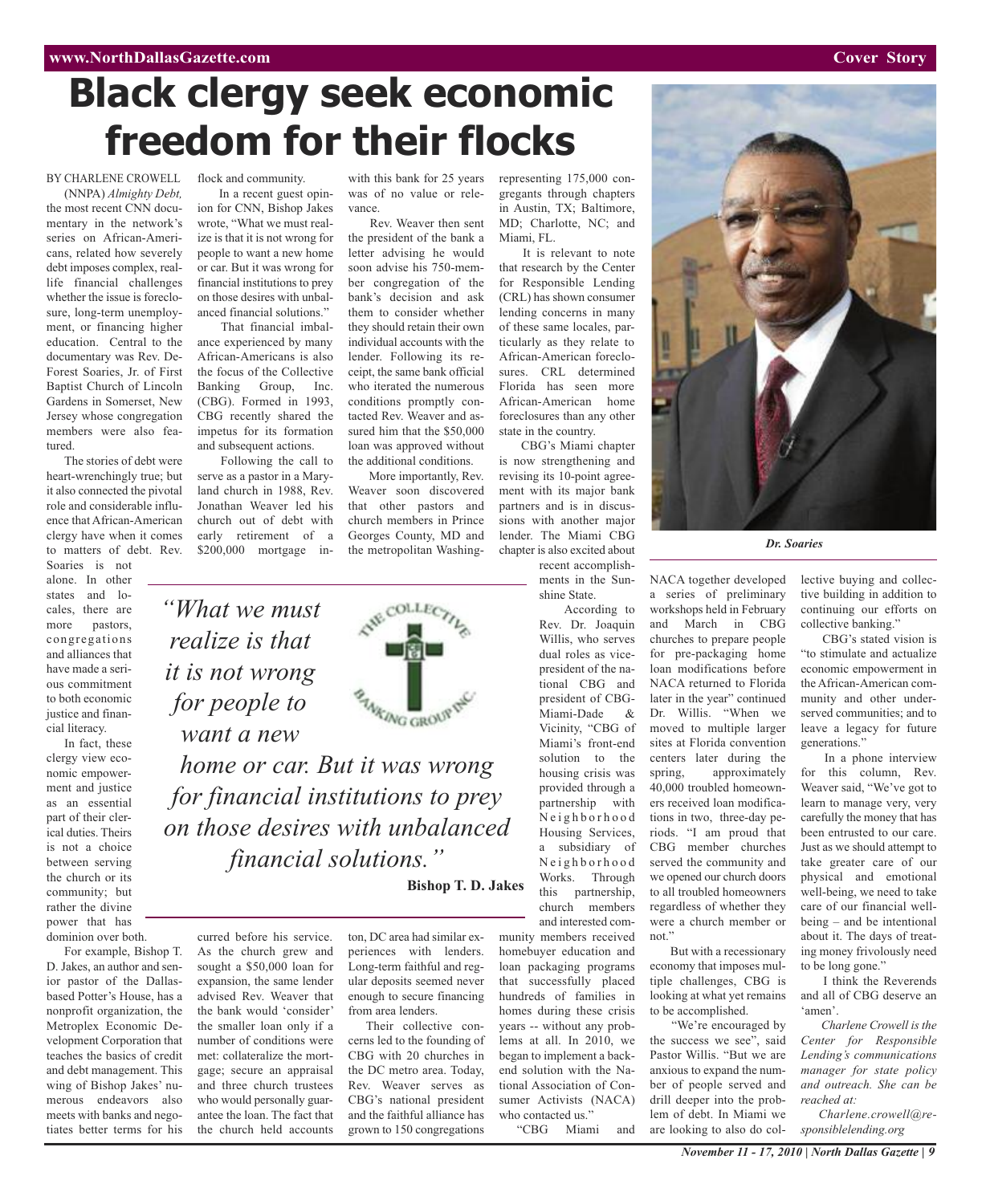fidelity.

ines.

## **For Colored Girls needed Madea's touch**

#### BY TONYA WHITAKER *NDG STAFF WRITER*

The messages of Tyler Perry's *Madea* movies have drawn audiences to theatres. But will moviegoers flock in the same fashion for Perry's adaptation of a "choreopoem?"

*For Colored Girls* is part of *Madea* line without gray-haired comedienne setting everybody straight. The movie is based on the award-winning feminist play written by Ntozake Shange. *For Colored Girls Who Have Considered Suicide When the Rainbow is Enuf* is a tale of seven African American women (Perry added two more for his movie) and their way of

*I apologize* Kanye West can really make an impression. Just ask former President George W. Bush. In Bush's latest book, *Decision Points,* the 43rd president wrote West's post-Katrina comment that he "didn't

BY TONYA WHITAKER *NDG STAFF WRITER*



#### *Janet Jackson*

dealing with personal crisis. Women, regardless of their race, can find empathy in at least one of the protagonist women. We all have stayed in a relationship we knew was no good for us. Or, we have been deceived by a significant other.

Regardless of whether

you liked the move, Perry must receive credit for allowing an outstanding group of black actress to converse at one place. Despite a cast of highprofile entertainers such as

Janet Jackson, Loretta Devine, Phylicia Rashad and Whoopi Goldberg, the lesser-known actress such as Thandie Newton and Kimberly Elise were impressionable.

Crystal (Elise) was a tragic character. She faced abuse by her alcoholic husband (Michael Ealy) and does all she can to protect her two children. Newton's character, Tangie looked for love in all the wrong places. Tangie's promiscuity helped her deal with the void she experienced. She also has to deal with her Biblethumping mother, Alice (played by Goldberg). Then, there is Jo (Jack-

son). She is a high-powered magazine executive who seems to have it all, until she learns that her husband decided to partake in a homosexual rendezvous.

I was not surprised to see critics dismiss *For Colored Girls.* One critic said he did not understand the rapid changes in the movie.

#### *Stop, Hammertime*

The King (MC) Hammer /Jay-Z "feud" is a little comical. Hammer creating music videos again and declaring himself the "winner" of the "feud" on Twitter. What did Jay-Z do: laugh about the whole thing on BBC.

Hammer needs to hush because it ain't exactly a secret that he lost \$30 million because of bad investments. Remember the MC Hammer biopic on VHI years ago and *Behind the Music*? If Hammer does not want his dirty laundry out in the open, do not allow cameras into the house to do a reality show. Note to Jay, every dog has his day.

#### *That ain't acting!*

Bossip.com recently listed 11 female celebrities who are easy on the eyes but fall off the wagon when it comes to acting. The list includes Beyonce, Lisa Raye, Ashanti, Gabrielle Union, Jessica Alba and Jennifer Lopez. Speaking of acting, Forbes recently ranked Eddie Murphy and Will Ferrell as the most overpaid actors in Hollywood.

## **'Round About in DFW**

*November 12 & 13* Dallas Black Academy of Arts and Letters presents *Comedy at the Muse* featuring Tony Sculfied in the Muse Café in the Dallas Convention Center Complex, located on the corner of Canton and Akard streets in Dallas. Show begins at 9 p.m. Tickets are \$10. Call (214) 743-2400 for tickets.

#### *November 18*

Frankie Beverly and

WinStar World Casino, Thackerville, Okla., at 8 p.m. Info: 972-473-7262 or add \$2 per ticket at the door. www.planosymphony.org

#### *November 24*

As a pre-Thanksgiving treat, Usher will make a tour stop at the American Airlines Center in Dallas as part of his *OMG Tour.* Joining him are Trey Songz and Miguel. The show begins 7:30 p.m. Tickets range from \$39.98 to \$114.88. www.americanairlines.com

Maybe it was Perry's confusing use of soliloquies. Another said the group who viewed the movie with him "didn't seem to know whether to clap when it was over or start taking Lipitor." The most interesting part of the movie was the development of the characters as they journey through their struggles with incest, abortion,

### **MCPHAIL**, continued from Page 2

distinguished as the Van Zelst Lecturer in communication at Northwestern University.

Dr. McPhail received a Bachelor of Science in Speech Secondary Education at Emerson College, a MFA in Performance Studies from Northwestern University and the Doctor of Philosophy in Rhetoric and Public Address from the University of Massachusetts.

He has presented numerous papers at National and Regional Conferences, and published scholarly essays in state, regional, national and international books and journals. His photography has been exhibited at the

Mac Worthington Gallery in Columbus, Ohio, and the Cerulean Gallery and Café Izmir in Dallas, Texas.

spousal abuse, rape and in-

One thing is for certain, Perry did once again place a negative light on the men in his movies. Maybe Madea should have stepped in to save the day for the hero-

*For Colored Girls* is rated R for violence, sexual content and language.

He is included in Who's Who in American Colleges and Universities, and Who's Who Among America's Teachers. He has also received a number of awards including: Albert J. Colton Memorial Research Fellowship, University of Utah's Tanner Humanities Fellowship, the National Communication Association's Karl Wallace Memorial Award and Southern Methodist University's Honoring our Professor's Excellence Award.

## **Looking for BARGAINS?**

Log onto NORTHDALLASGAZETTE.COM & click on the coupon banner.



coupons.com has partnered with us for you.

*Kanye West*

care about black people" was one of the worst moments in the Bush presidency.

**Have You Heard?**

Five years later, it seems West regrets the comment. He told the *Los Angeles Times*, "… you know, I think we're all quick to pull a race card in America." Better late than never, right?

#### **November 22 thru 24** Dallas Black Theatre Studios, 2700 Flora St. in Dallas, sponsor a behindthe-scenes event to



quainted with ensembles of the theatre. The free event begins at noon and seating is limited.

Call 214-871-2390 for reservations.

Maze will perform at the *For more events, visit www.NorthDallasGazette.com.*

*To list an event, email assignmenteditor@northdallasgazette.com.*

Tickets are \$40 to \$60. www.winstarworldcasino.co m *November 20*

The Plano Symphony Orchestra presents *Quartet San Francisco* and *Dancing with the Stars* performers Sandor and Parissa at the Eisemann Center for Performing Arts, 2351 Performance Drive in Richardson. Show begins at 8:15 p.m. Reserve tickets begin at \$9,

#### *10 | November 11 - 17, 2010 | North Dallas Gazette*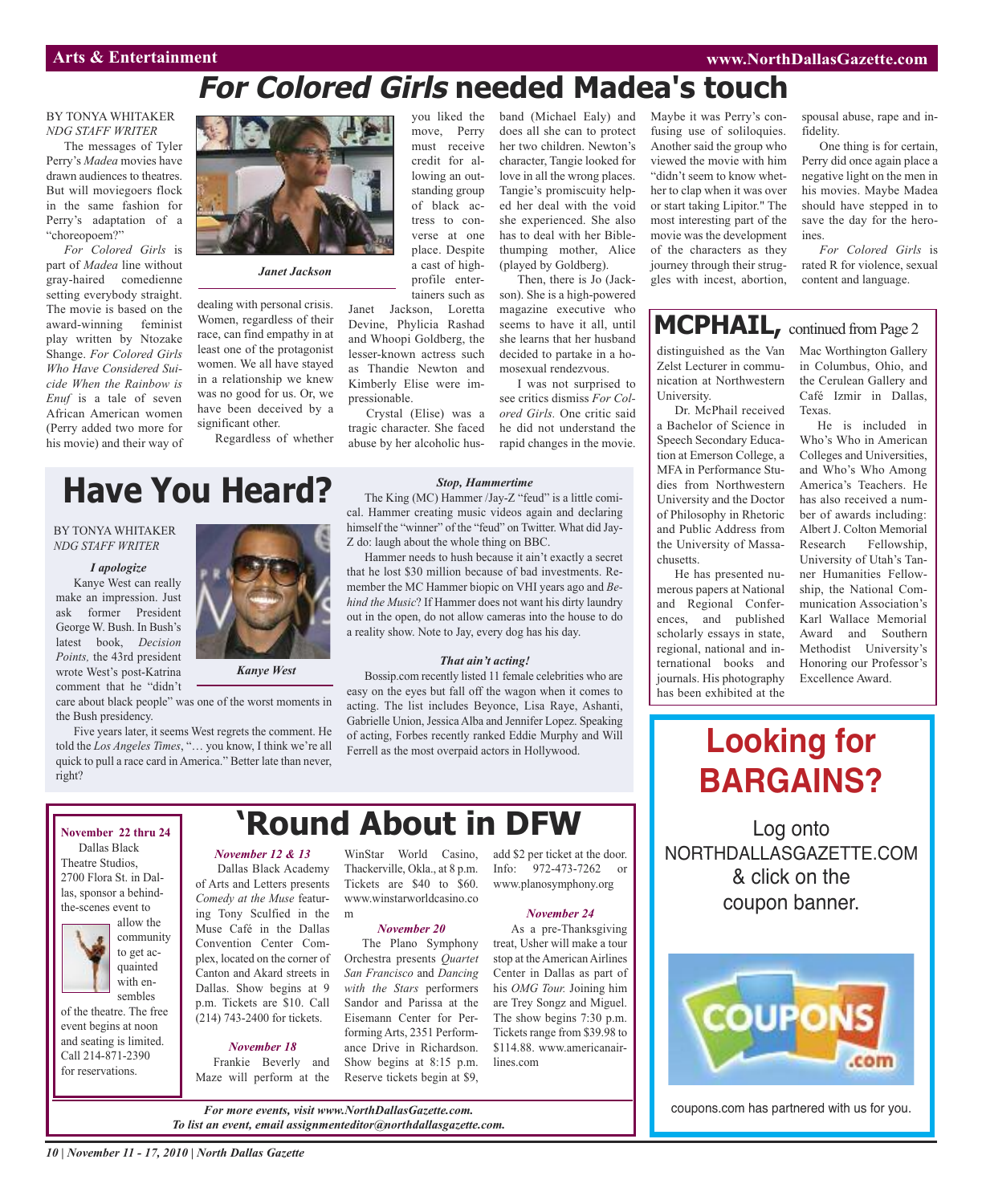# **MetroPCS launches Metro USA Nationwide Coverage**

### No annual contract, pay-in-advance wireless leader will expand unlimited wireless services coverage

(NDG Wire) MetroPCS Communications, Inc. announced last week that its subscribers will be able to use their MetroPCS service in areas covering more than 90% of the U.S. population with the introduction of its Metro USASM nationwide service. MetroPCS customers can enjoy unlimited talk, text and Web services wherever they go in the nation on their existing Metro-PCS service plan.

"Metro USA is yet another key milestone for our company as we have expanded nearly everywhere where our customers may use their service in the majority of the United States,"

said Roger Linquist, chairman, president and CEO of MetroPCS.

"Our customers already benefit from the affordability, flexibility and predictability of our Wireless for AllSM service, and now they can use their wireless services nearly anywhere they go in the nation. Consumers demand a better experience with more value without being tethered to an annual contract, which is why we expect the addition of Metro USA, at no additional cost, to make our wireless services more attractive."

MetroPCS'Wireless for

from \$40 to \$60 per month, including applicable taxes and regulatory fees, and the company has a full portfolio of handsets ranging from smartphones, messaging devices and feature handsets for every budget and lifestyle.

All unlimited plans range enables consumers to do Additionally, MetroPCS more with 4G services with new service plans launched in Dallas/Fort Worth, Detroit, Las Vegas, Los Angeles and Philadelphia.

For more information about Metro USA, the 4G network, Wireless for All plans and devices, visit www.metropcs.com.

## **'Open for Business' Vendor Forum to be held in Collin County** Outreach efforts aimed at increasing contracting opportunities for businesses

(NDG Wire) The North Texas Tollway Authority will hold an "Open for Business" Vendor Outreach Symposium at its headquarters in Collin County on Thursday, Nov. 11, in an ongoing effort to increase outreach efforts and engage disadvantaged, minority,

women and small businesses on the process of doing business with the NTTA.

The symposium will be held from 5:30 to 7:30 p.m. in the NTTA Boardroom, located at 5900 W. Plano Parkway in Plano. "Including these business enterprises in the procurement of goods and services with the NTTA is a top priority," said Business Diversity Director Anthony Coleman.

"This symposium will help ensure vendors and businesses across the North Texas area are aware of how

to maximize opportunities with the NTTA."

This will be the ninth symposium conducted by the NTTA and will provide an update on contracting opportunities for various NTTA projects. Additionally, the symmation on how to become M/WBE- and DBE-certified. Participants also will have the opportunity to meet the NTTA's project delivery staff, purchasing, maintenance, and diversity personnel.

posium will provide infor-A question-and-answer session also will be con-

portunity for peer-to-peer networking. Vendors wishing to register for the symposium can do so online at www.ntta

ducted. In addition, the symposium provides an op-

**Dallas Volunteer Attorney Program announces pro bono awards recipients** dorOutreachSymposium.ht ml.

#### (NDG Wire) The Dallas Volunteer Attorney Program (DVAP), a joint program of the Dallas Bar Association and Legal Aid of NorthWest Texas, hosted the Pro Bono Awards Reception on October 28 at the Belo Mansion, which honored judges, attorneys, court reporters and legal staff who provide free legal services to indigent residents of Dallas County.

In a 12-month period, volunteers gave almost 60,000 hours of free legal aid to the less fortunate of Dallas. The Dallas Volunteer Attorney Program has consistently been recognized as one of the country's most successful pro-

grams of its kind. Each year, an awards program is held to recognize the volunteers who provide free legal aid to those who are unable to afford them.

Among the many accolades that were presented was Pro Bono Lawyer of the Year, which went to Sean M. Whyte, an associate at Jones Day, who donated more than 700 hours to the DVAP program during a 12-month period. Mr. Whyte is one of the founding members of the Jones Day Dallas Associate Pro Bono Committee, which has partnered with several of the pro bono service providers in Dallas, including DVAP, to help staff

emergency pro bono cases with Jones Day partners and associates.

Pro Bono Firm of the Year was awarded to the firm of Haynes and Boone, LLP, which donated nearly 1,500 hours of pro bono services to DVAP clients. Numerous partners and associates in the firm's Dallas office participated in the effort, and partner Jonathan Wilson said that "providing pro bono services to our community and those in need is something very important to us at Haynes and Boone." At the firm, each attorney is encouraged to aspire to at least 50 hours of pro bono legal service per year.

Additional awards presented include:

Hartman Judicial Pro Bono Service Award: Hon. Jim Jordan, 160th District Court

Outstanding New Pro Bono Lawyer of the Year: Vynessa Nemunaitis, Fullbright & Jaworski, L.L.P.

Pro Bono Coordinator of the Year: Marjorie Powell, American Airlines, Inc.

Outstanding Clinic Attorney Volunteers—West Dallas Clinic: Thomas A. Wheeler III

2009 Outstanding Clinic Sponsor: Hunton & Williams, LLP

Outstanding Clinic Attorney Volunteers—Garland Clinic: William "Bill"

Milne

Outstanding Clinic Attorney Volunteers—South Dallas Clinic: Elizabeth Upchurch

Outstanding Clinic Attorney Volunteers—East Dallas Clinic: Fred Gross

Pro Bono Court Reporter of the Year: Wynne Pauly

Outstanding Court Personnel: Catherine Nicholson

Outstanding Support Volunteer: Kathy Cleveland Outstanding Sole Practitioner: Marsha Hunter

Lois Bacon Special Services Award: Fulbright & Jaworski, L.L.P.

Pro Bono Appreciation Award: Ike Vanden Eykel,

Koons, Fuller, Vanden Eykel & Robertson, P.C. Outstanding Outreach

Clinic Attorney: Ceaser Espinoza

Gold Award for Pro Bono Service: American Airlines, Inc.; Patton Boggs, LLP; Baker Botts, L.L.P.; and Jones Day

Silver Award for Pro Bono Service: Cozen O'Conner; Weil Gotshal & Manges, LLP; Akin

Gump Strauss Hauer & Feld LLP; and Locke Lord Bissell Liddell, LLP

Bronze Award for Pro Bono Service: DLA Piper LLP; Andrews Kurth LLP; Jackson Walker L.L.P. and Thompson & Knight LLP

# **General Electric Ordered to Trial in Racial Harassment Suit**

(NDG Wire) Sixty African-American plaintiffs are suing G.E. for disturbing racial discrimination. Plaintiffs allege that their G.E. supervisor said things to them like "ya'll monkeys better hurry up," "N word this and that," and would not allow them to clear their respirators of caustic lime, or take a break to wash toxic carbon-

black off their faces because in his word they were "lazy blacks." An email was sent to the supervisor's manager at G.E., pointing out his "racist comments" and "views on working blacks." The email asked "Why would he continue to harass these guys...if not condoned by GE?" In her November 2,

2010 decision ordering the

case to trial, U.S. District Judge Kristi K. DuBose noted that:

Plaintiffs present evidence that Ray Lacy accused [GE supervisor] Dyer of racism approximately eight months before GE/BHA instituted any systematic investigation, and that GE/BHA employees Lampe, Shupert, Collier, and Gooch were made

aware of those accusations before the Buzzi job commenced. Plaintiffs also present evidence that Collier "defend[ed] Dyer" in the face of Ray Lacy's accusations, and that Gooch responded to them by saying "I don't want to hear it." Although there is evidence that, following Ray Lacy's April, 2007 accusations, Lampe requested "details

about what was said, when, and who was involved from our representatives, including any documentation" and spoke of a "need to investigate," reasonable jurors may disagree about whether GE/BHA's response was adequate, particularly with respect to Ray Lacy's earlier accusations.

suffered hypothermia and suffered a seizure because the supervisor would not let them take a break on a below-zero job. The G.E. supervisor refused to call an ambulance and, when one was called, he said "I don't care what happens to that N-word." Those who insisted on seeking medical

One of the plaintiffs

See HARASSMENT, Page 12

.org/AboutUs/Who/Ven-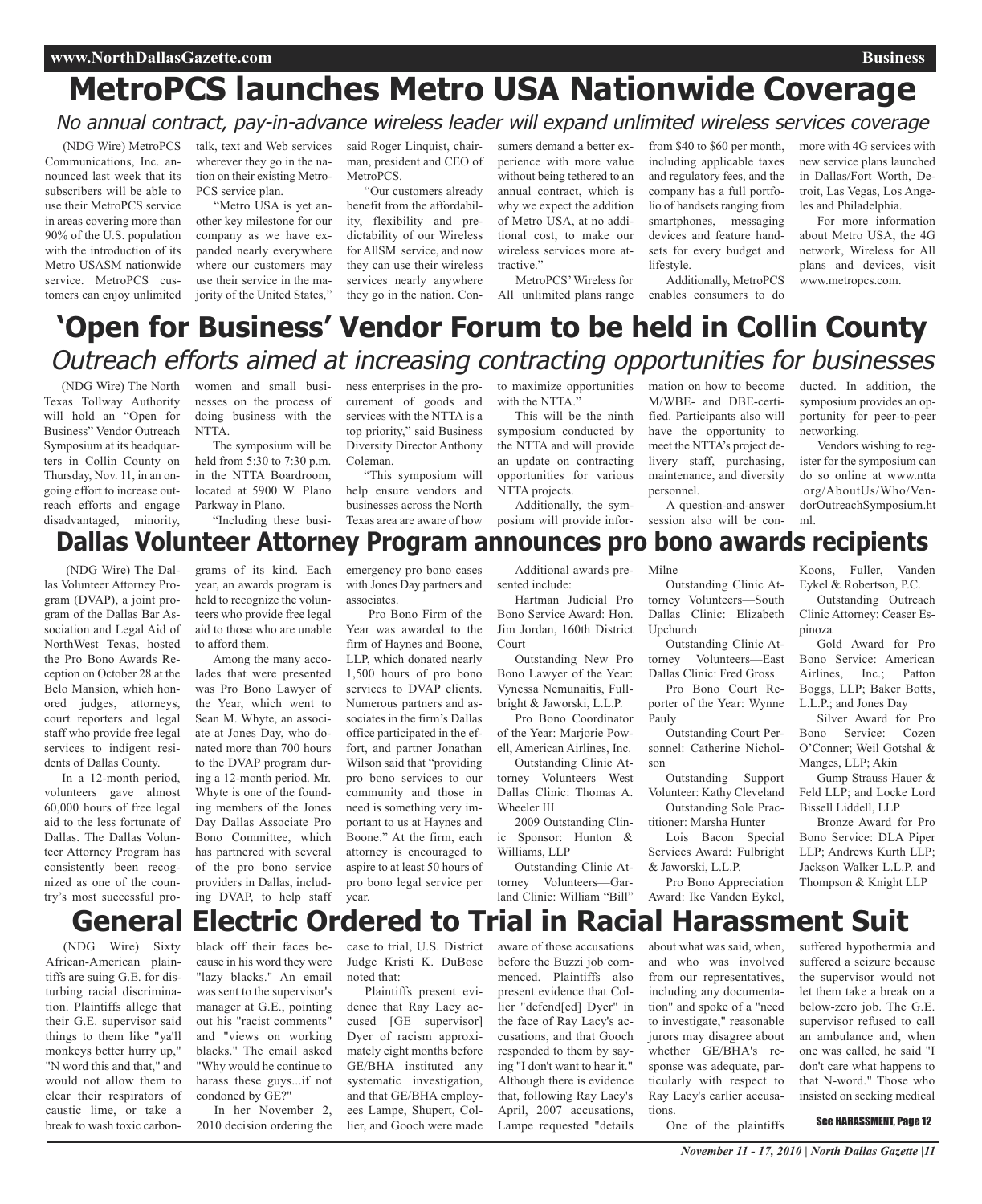## **Ask Gwendolyn Baines: My Daughter has Waited Six Years for a Grant!**

BY GWENDOLYN BAINES *NNPA COLUMNIST*

Dear Gwendolyn:

I am sick of the unfairness being done to poor people. This is the problem: Six years ago my daughter (now age 32) applied for a small business loan. To date, she still has not been approved. She has applied each year for the loan.

I taught my children not to work for others but instead start their own. I have a 40-year-old son who also tried to get a business loan and gave up. He also applied year after year but nothing was approved. I find this practice to be unfair. Other people are getting the loans and we are being overlooked.

My son's fiance broke off with him because each year he promised her that he (they) would have their own business and become rich. My son lives with me and my daughter lives with me. They are with me because I told them not to work for others, but to get their own. Was that wrong?

Rhoda

*Dear Rhoda:*

*I am saddened to know you misguided your children. Let me tell you this: Depending on the type of business they want (or what your son wanted) you have to sacrifice to generate start-up money. There are funds available without repayment. However, most loans require 25% as collateral. I agree with you that business loans are not being awarded equally.*

*Think about it. When you refer to, I assume, you are speaking of your race being ignored. When the term minority was used to change the Civil Rights Bill, money became widespread. However, it is not correct that all who apply are awarded.*

*Rhoda, in six years your daughter could have worked on a job and saved her pennies in a jar to become a success. All business owners do not become rich. It is hard work and determination that makes one eventually go to the bank --- to deposit.*

*(copyright © 2010 by Gwendolyn L. Baines)*

*Got a problem, write to Gwendolyn Baines at: P. O. Box 10066, Raleigh, NC 27605- 0066 (to receive a reply, send a self-addressed stamped envelope.) or email her at: gwenbaines@hotmail.comor visit her website at: www.gwenbaines.com*

## WEATHERIZATION, continued from Page 1

sulation, upgrading appliances, and improving heating and cooling systems. According to state reports, the Recovery Act Weatherization Assistance Program supported nearly 900 jobs throughout Texas.

"I continue to strongly support the Weatherization Assistance Program," said Congresswoman Eddie Bernice Johnson. "I am pleased low-income households are getting the assistance they need through American Recovery and Reinvestment Act funding. Weatherization improvements create jobs, decrease emissions and help hardworking families save money. For many families weatherizing costs are too high and the payoff takes too long. This funding helps eliminate these barriers by improving existing infrastructure to create jobs and reduce energy use." Under the weatheriza-

including conducting an energy audit in the home to identify the most cost-effective improvements, and implementing solutions that range from installing additional insulation and weather-stripping, sealing windows and doors, caulking cracks in the building, and replacing inefficient heating and cooling systems.

cies provide whole-home energy efficiency upgrades,

tion program, local agen-

## **HARASSMENT,** continued fromPage <sup>1</sup>

attention he fired and called racial epithets.

Plaintiffs worked for G.E. on the front lines of the green economy, changing filters at manufacturing companies like Alcoa as mandated by the EPA under the Clean Air Act.

The racial harassment just continued. Another

G.E. manager testified that after he received an email threatening a lawsuit for the racial abuse he stopped giving plaintiffs work, which the suit alleges is illegal retaliation.

### **FOR RENT:**

Nice 3 bedroom home with 2 full baths, Fireplace, Heated pool and spa, Fenced backyard, Quiet neighborhood, \$1,200 / month 216 West Willow Lane | Princeton, TX 75407 *Call 940-613-7009 for more information*

form. He also has published more than a dozen books on his views of Islamic society, religion and politics. The TWU College of

Arts and Sciences is hosting Dr. Soroush as part of its Public Affairs Forums and as part of TWU's Global Connections Initiative, whose

theme is "Explore the World at TWU." For more information, visit www.twu.edu /as/college/.

### CADNET/NORTH DALLAS GAZET **National and Local Classified Advertising Network**

To advertise call 972-509-9049 Email (ad for quote) opportunity@northdallasgazette.com

#### ADOPTION

PREGNANT? CONSIDERING ADOPTION? You choose from families nationwide. LIVING EX-PENSES PAID. Abby's One True Gift Adoptions. 866-413-6292, 24/7 Void/Illinois

#### ANNOUNCEMENTS

\*AAAA DONATE YOUR CAR FREE TOWING "Cars for Kids" Any Condition Tax Deductible Outreachcenter.com, 800-794-4511

#### AUTOMOTIVE

WANTED JAPANESE MOTOR-CYCLES KAWASAKI, 1970- 1980, Z1-900, KZ900, KZ1000, H2-750, H1-500, S1-250, S2- 250, S2-350, S3-400. CASH PAID. 1-800-772-1142. 1-310- 721-0726.

#### AUTOS WANTED

DONATE YOUR CAR. FREE TOWING. "Cars for Kids". Any condition. Tax deductible outreachcenter.com, 1-800-597- 9411

#### **ELECTRONICS**

DIRECT to home Satellite TV \$19.99/mo. FREE installation, FREE HD-DVR upgrade. New customers - No Activation Fee! Credit/Debit Card Req. Call 1- 800-795-3579

#### EMPLOYMENT

MYSTERY SHOPPERS! Earn up to \$150 daily. Get paid to shop pt/ft. Call now 800-690- 1272.

GREAT PAYING... Frac Sand Hauling Work in Texas. Need Big Rig,Pneumatic Trailer & Blower. 817-769-7621

1000 ENVELOPES = \$5000, Receive \$3-\$7 per Envelope stuffed with sales materials.

#### Reader Advisory: the National Trade Association we belong to has purchased the following classifieds. Determining the value of their service or product is advised by this publication. In order to avoid misunderstandings, some advertisers do not offer employment but rather supply the readers with manuals, directories and other materials designed to help their clients establish mail order selling and other businesses at home. Under NO circumstance should you send any money in advance or give the client your checking, license ID, or credit card numbers. Also beware of ads that claim to guarantee loans regardless of credit and note that if a credit repair company does business only over the phone it is illegal to request any money before delivering its service. All funds are based in US dollars. 800 numbers may or may not reach Canada.

20mg!! 40 Pills +4 FREE for only \$99. #1 Male Enhancement.

#### HELP WANTED

THE JOB FOR YOU! \$500 Signon-bonus. Travel the US with our young minded enthusiastic business group. Cash and bonuses daily. Call Jan 888- 361-1526 today

CRAFTS at home! Year-round work! Great pay! Call toll free 1- 866-844-5091

\$150-\$300/Day depending on job. No experience. All looks needed. 1-800-281-5185-A103

#### MISC.FOR SALE

Business for sale!! Established 3 years. Will train. Nets 100k Can operate from anywhere. \$4400 down. Call Jerry 800-418-8250.

Try Electronic Cigarettes - A Cheaper Alternative! \$49.95. Little Cigars \$18.00. 21+.

#### GUARANTEED! 24/hr Record-MC/Visa. MainStreetConvenience.com 716-945-3750

#### **MISCELLANEOUS**

CASH PAID for unexpired, sealed DIABETIC TEST STRIPS - up to \$17/Box! Shipping paid. Linda 888-973-3729, www. cash4diabeticsupplies.com

\$\$OLD GUITARS WANTED\$\$ Gibson,Fender,Martin,Gretsch. 1920's to 1980's. Top Dollar paid. Toll Free: 1-866-433-8277

AIRLINES ARE HIRING - Train for high paying Aviation Maintenance Career. FAA approved program. Financial aid if qualified - Housing available CALL Aviation Institute of Maintenance (866)453-6204.

FREE HD for LIFE! DISH Network. \$24.99/mo. - Over 120 Channels. Plus \$500 BONUS! Call 1-800-915-9514.

ATTEND COLLEGE ONLINE from home. Medical, Business, Paralegal, Accounting, Criminal Justice. Job placement assistance. Computer available. Financial aid if qualified. Call 800- 494-3586 www.CenturaOnline.com

#### REAL ESTATE

\*\*\*FREE Foreclosure Listings\*\*\* OVER 400,000 properties nationwide. Low down payment. Call now 800-250-2043.

#### TIMESHARES

SHARE FOR CASH!!! Our Guaranteed Services will Sell/ Rent Your Unused Timeshare for CASH! Over \$78 Million Dollars offered in 2009! www.sellatimeshare.com (800) 882-0296

\$99.00 Satisfaction Guaran-

ing: 800-471-9524

HEALTH & FITNESS Save \$500! Viagra! 40 Pills teed!!! Open 7 Days a week! Credit Card required www.new healthyman.com, 1-800-590- 2917

VIAGRA 100MG and CIALIS Discreet Shipping. Save \$500! Buy The Blue Pill Now! 1-888- 886-1041

ASSEMBLE MAGNETS &

ACTORS/MOVIE EXTRAS -

Got a Job but NEED More Money? Struggling with \$10,000+ in credit card debt? Settle Your Debt NOW! Increase your income! Free Consultation & Info 888-458-1449

SELL/RENT YOUR TIME-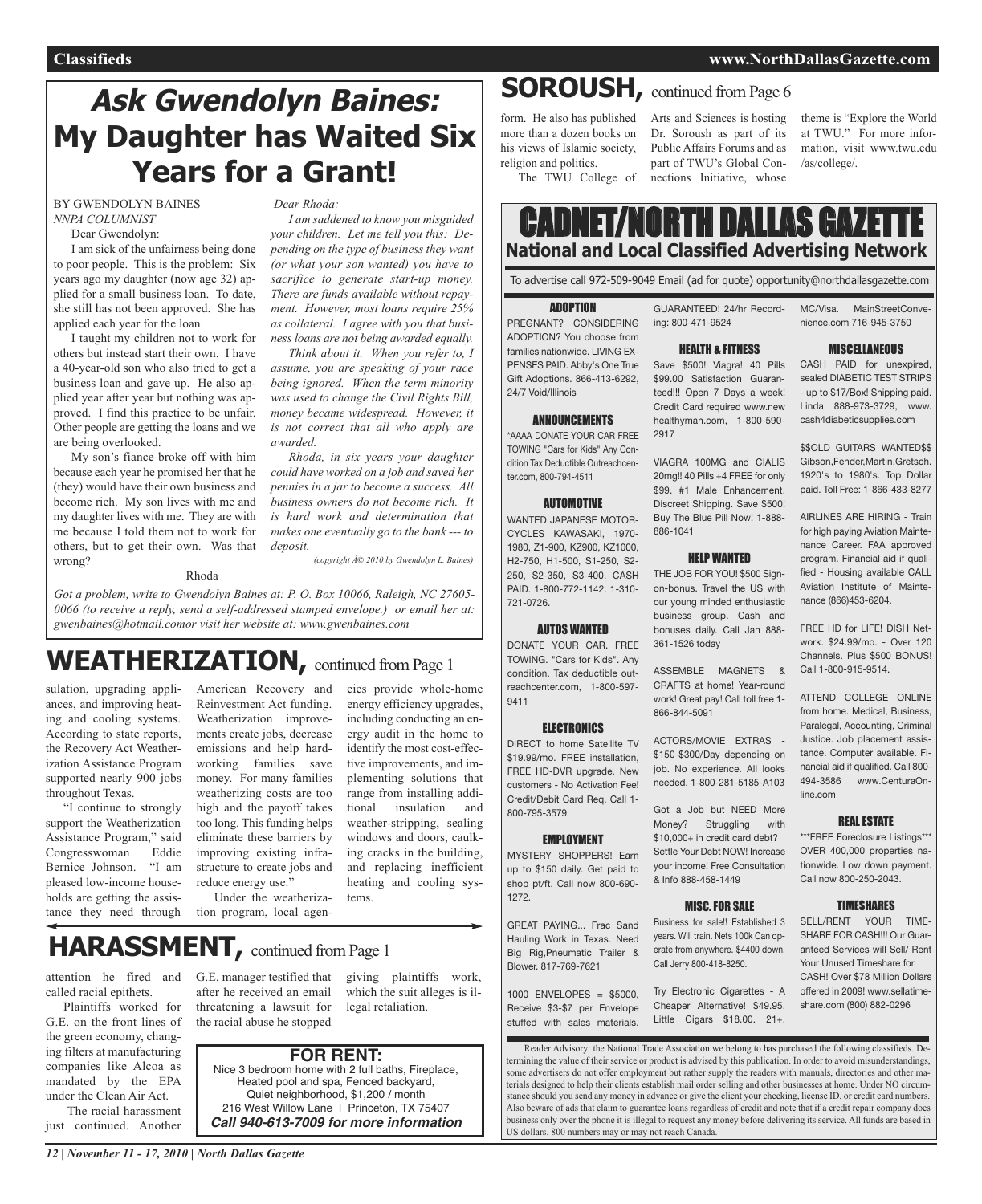#### **www.NorthDallasGazette.com Contact 972-509-9049 for Career Opportunity Advertising**

# **Church hosting job fair this weekend**

(NDG Wire) Johnson Chapel Community Church is hosting their 3rd Annual 2010 Business and Career Expo on November 13, from 10:00 a.m. - 3:00 p.m. This event is for entrepreneurs, job seekers, business owners and anyone who would like to start their own business or enhance their career. The expo will in-

clude: career resources, networking opportunities, a "Clothes Closet" with business attire, a business showcase, business and career workshops. There is no charge for this event and it is open to the public.

Participants will experience a vibrant setting while networking and enjoying a day of Information, education and motivation. The expo will consist of educational and practical seminars that include topics such as: entrepreneurship, small business plans, grant writing, creating an E-presence for small business and career professionals will be on-site to provide assistance for resume writing. Attendees will walk away

with strategies, tips and the resources they need to be successful in business and in their career.

Johnson Chapel Community Church is located at 1400 N. Hampton Road in Desoto.

HOS 348  $\mathbb{F}[\mathfrak{g}]\boxtimes\mathfrak{g}$ 

**Sunday!**

• Competitive Salaries • Paid Vacations • 401K Plan • Medical/Dental • Life Insurance

• Merchandise Discount • Flex Spending Plan

Qualified Candidates with **Retail Management** experience as listed above must apply on-line. www.hobbylobby.com

**Store Management Opportunities** Hobby Lobby is a leader in the Arts & Crafts ndustry with nearly 450 stores located in 34 states. Candidates must have previous retail store management experience in one of the following: Supermarket chain, Craft chain, Mass merchant, Drug chain, Building Supply chain Must be willing to relocate. **Benefits include: • All Stores Closed on**

## **As unemployment coffers go empty, Texas refuses to investigate employers who break the law**

Dishonest Employers cheat Texans out of \$35 million in taxes

(NDG Wire) On Monday, in a 2 to 1 vote, the Texas Workforce Commission declined to support a recommendation for the co-ming legislative session that would strengthen state penalties for employers who misclassify their workers as independent contractors, thus encouraging businesses to abide by the law, and leveling the playing field for honest employers. In Texas, misclassification results in a loss of at least \$35 million dollars to the starved unemployment insurance fund each year.

Employers misclassify their workers when they fail to withhold taxes, pay in cash, or provide their employees with a 1099 instead of the W-2 form required for employees. Misclassification results in billions of lost tax dollars to the federal and state government.

In certain industries in Texas, such as construction, it is estimated that as many as 38% of workers are misclassified.Texas employers who break the law and undercut responsible businesses save an estimated 9% on payroll taxes including workers' compensation, costing Texas taxpayers millions in unemployment insurance each year.

Commissioner Ronnie Congleton, who proposed the recommendation, explained, "we need to bring the rule of law to address the underground economy in Texas.

Misclassification hurts workers and employers. Workers are denied social security, Medicare and other benefits; honest employers face unfair competition and lost revenue to the [unemployment] trust fund, which hurts Texas employers who play by the rules. Current Texas law encourages misclassification and the penalties don't exist to create an incentive to comply with the law."

However, Chairman Pauken and Commissioner Alcantar disagreed, denying that misclassification is a significant problem for Texas businesses.

But responsible businesses say that they can't compete against companies who misclassify their workers. Brendan Doyle, of Marek Brothers Systems, a specialty contractor that has been in business for 72 years, explains, "Marek Brothers plays by the rules, we pay all of our taxes, and yet we have to compete against dishonest companies who routinely underbid us. This decision is a vote against upstanding businesses and middle class families who are illegally and wrongfully classified." Doyle, who attended the hearing, was disappointed with the commission's vote.

In fact, honest employers end up paying twice under the current system, explains Emily Timm of Workers Defense Project, a communitybased organization that advocates for fair working conditions and policies that reward responsible employers.

"Honest businesses first have to compete with companies that refuse to abide by the law, and then they pay again when the tax rate increases to replenish the fund when it gets low."

If the Texas Workforce Commission increases the tax rate in the coming year to alleviate the fund, responsible businesses will bear the brunt of the higher costs. Meanwhile, Texas taxpayers are left to pay back millions in federal loans Texas has received to make up for the unemployment trust fund shortfall in 2009 and 2010.

### **EDUCATION AND YOUTH SERVICES MANAGER**

BA Degree w/3 yrs exp. in related field; demonstrated planning and organizational skills in developing and implementing youth/educational programs (grades 7-12); working relationship

with area school districts and corporations. The position requires excellent oral and written communication skills, thorough knowledge of Dallas communities, ability to work as a team mem-ber, as well as independently. Advanced computer skills in all Microsoft Software applications, including design of brochures, programs and constant contact. Must have reliable transportation.

**Send Cover Letter & Resume to:** Urban League of Greater Dallas/HR 4315 S. Lancaster Road, Dallas, TX 75216



**Attention Suppliers of Goods, Services and Construction**

**Review Competitive Opportunities at www.bidsync.com**

**www.garlandpurchasing.com**

**972-205-2415**

### **Advertising Account Manager Needed Immediately** Must be

- A good telemarketer • Willing and able to cold call effectively
- Have reliabletransportation
- Skilled in MS Wordand Excel
- Able to demonstrate good people skills
- Able to work in Plano and surrounding areas

**Interested candidates should email resume to publisher@northdallasgazette.com**

## **GRAPHIC ARTIST**

Small Community Newspaper looking for a partime student graphic artist. Prefer student (intern) that's available on a per project basis. Must have knowledge of Quark and Indesign software. Work will be done at company office. Must be professional and dependable. Fax resumes to: 972-509-9058, or email to: trj1909@tx.rr.com



DO YOU WANT AN EXCITING **AND REWARDING CAREER?** 

PURSUE A CAREER AS A POLICE OFFICER OR FIREFIGHTER!

- Competitive wages
- Array of benefits
- **Education incentive pay**
- ... and more

SIGN UP TO TAKE THE CITY OF IRVING'S NEXT CIVIL SERVICE ENTRANCE EXAM. CALL (972) 721-2596 TO REGISTER.

The City of Irving does not discriminate on the basis of roce, sex, religion, age, or disability in employment or the provision of services. www.cityofirving.org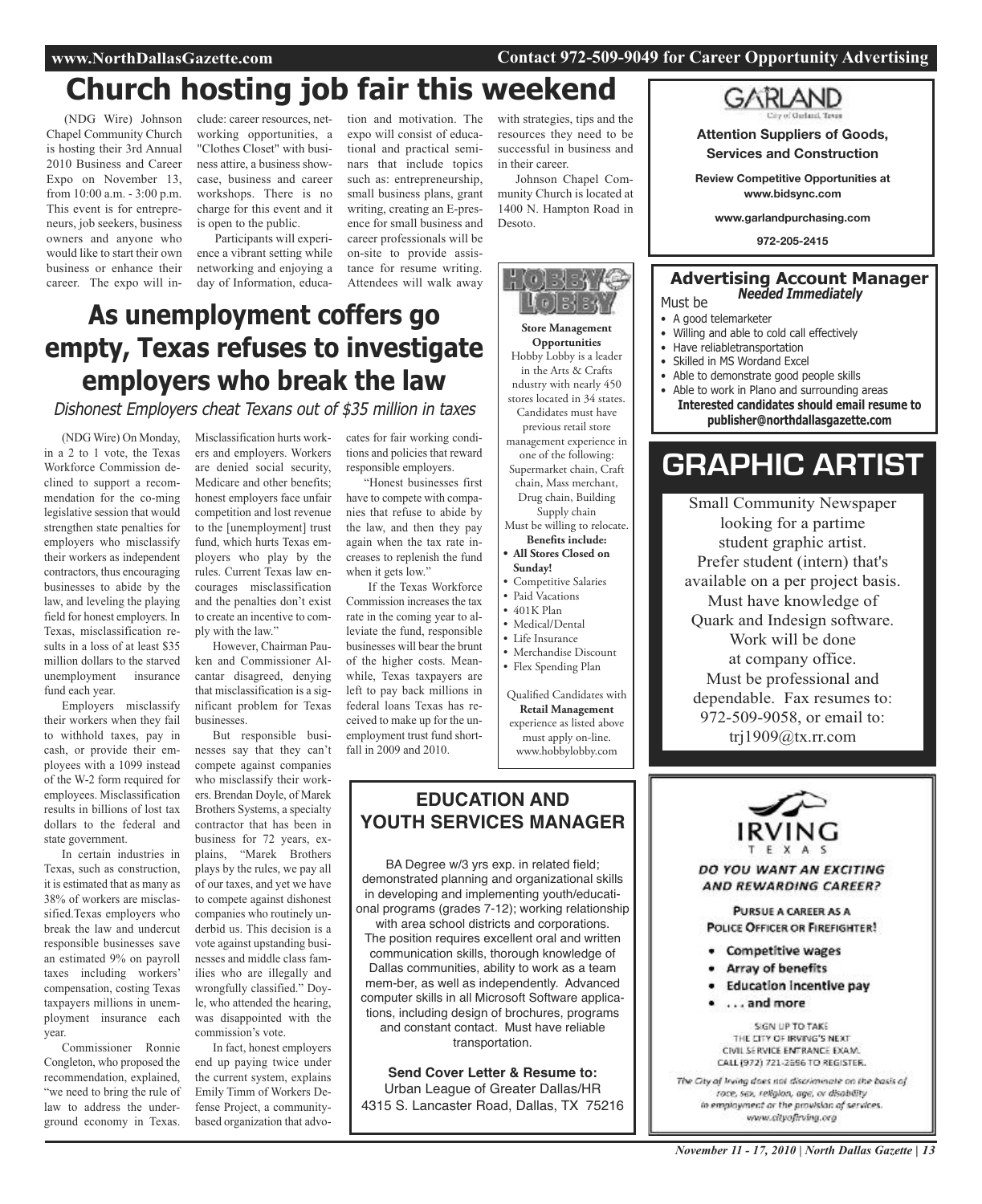#### **AVENUE F CHURCH OF CHRIST IN PLANO Every Wednesday** Join us for Bible Study at 10:30 a.m.; Prayer, Praise, Songs, Fellowship, Bible Study and Worship at 7 p.m. **November 18, 12 p.m.** Come to a "Between Jobs Support Group" meeting at the Christian Works for Children, 6320 LBJ Free-

way, Dallas, TX 75240. Call 972-960-9981 to register.

*Brother Ramon Hodridge, Minister 1026 Avenue F Plano, TX 75074 972-423-8833 www.avefchurchofchrist.org*

#### **DAYSTAR DELIVERANCE MINISTRIES On Going**

**9:30 a.m. – 11:30 a.m.** Visit Helen's House every Monday and Friday to receive, to give, to comfort and to fellowship. The givea-way of food, love and household items is given freely to all those who could use a little touch. **November 13, 10 a.m.-2 p.m.** Come help us save lives with our 2nd Blood Drive. *Pastor Minnie Hawthorne-Ewing 635 W. Campbell Road Suite 210 Richardson, TX 75080*

*972-480-0200*

**CHRISTIAN CENTER CHURCH IN ALLEN "THE SHIP" On Going, 9 a.m.-4 p.m. Monday – Friday** Prayer Lines for those in need are 972-649-0566 and 972-649-0567. **November 12, 6:30 p.m.** All Classic 55+ (ages 55 and above) join us for a night of fellowship and fun. Adults play board and card games in room E104. Call Eddie Huckabee at 972-396-7102 for details. *Rev. W. L. Stafford, Sr., M.Div. Senior Pastor 305 N. Alder Drive, in Allen for Sunday Morning Worship. Church Address is 200 Belmont Drive Allen, TX 75013 972-359-9956 www.fbcallen.org*

**FELLOWSHIP**

#### **FIRST BAPTIST CHURCH OF HAMILTON PARK "FIRST CHURCH" On Going, Wednesdays, 6:30 p.m.** Let your children join us for fun, fellowship and Bible learning at our Annie Pearl Foster Children Center in Room 238.

**November 14, 3 p.m.** Join us at New Mt. Zion Baptist Church, 9550 Shepherd Road in Dallas for an afternoon of praise and worship.

#### *Pastor Gregory Foster, 300 Phillips Street Richardson, TX 75081 972-235-4235 www.fbchp.org*

**MT. PISGAH MISSIONARY BAPTIST CHURCH "THE ROCK" On Going** Join us at: Every Man's

Battle class, Its Tough Being a Woman class and Understanding Spiritual Gifts class.

*Pastor Robert Townsend 11611 Webb Chapel Road Dallas, TX 75229 972-241-6151 www.dallasmtpisgah.org*

#### **NEW MOUNT ZION BAPTIST CHURCH OF DALLAS On Going**

You are invited to visit our Job Resource Center on Tuesdays and Thursdays from 10 a.m. to 12 p.m. in our Computer Training Room in the Educational Building.

#### **On Going**

Let your child or children attend TTS (Test Taking Skills) for math classes for TAKS (5th – 12th Grades) and special TTS for math Class (5th – 8th Grades.) Call 214-235-3190 or 214- 541-8292 for details.

**November 12, 6:30 pm.** Senior Saints join us for a "Fun Night", RSVP to the church office by November 10th.

**November 14, 10:30 a.m.** Join us in appreciation of Pastor and Mrs. Prices' 41st Anniversary with guest speaker Dr. Robert Castle, pastor of Mount Pleasant Baptist Church in Wichita Falls, Texas.

**November 20, 4 p.m.** Our Children's Church Thanksgiving Feast with their parents will be held. *Dr. Robert Price, Sr. Senior Pastor 9550 Shepherd Road Dallas, TX 75243 214-341-6459 www.nmzb.org*

#### **NORTH DALLAS COMMUNITY BIBLE FELLOWSHIP CHURCH**

**ON GOING HELP**

God never expected us to bear our burdens alone; our Stephen Ministers are ready to provide emotional and spiritual care when you need them. Call 972-437-3493, Ext. 153 for details.

**November 20, 7 a.m.** Sisters in the Lord, come to our Women's Ministry Prayer Breakfast in the Fellowship Hall for praise and thanksgiving to God. Call the church for details.

*Dr. Leslie W. Smith, Senior Pastor 1010-1020 S. Sherman Street Richardson, TX 75081 972-437-3493 www.ndcbf.org*

**SAINT MARK MBC IN MCKINNEY**

**November 13, 12 p.m.** All Senior Saints are invited to our Double Nickel (55 and above) Luncheon @ the Newsome Center on Amscott Street in McKinney. Activities include lunch, bingo and door prizes. Come and bring a friend. If you are homebound, we will deliver to you. Please call 972-542-6178 no later than the Friday, November 12th this month) before the luncheon and leave a message with your name, address, phone number and how many meals you need. **November 14**

You're invited to our 131st Church Anniversary Celebration as we praise and worship God. *Dr. Charles Wattley Senior Pastor 1308 Wilcox Street McKinney TX 75069 972-542-6178 www.saintmarkbc.com*

**SHILOH MBC IN PLANO On Going Wednesdays, 7 p.m.** You're invited to our Mid-Week Service as we praise and worship God for His blessings. **November 13, 8:30 a.m.**

**And 11:30 a.m.** Our Sisters Mentoring Sisters Ministry will sponsor a Women's Expo to showcase our creative and entrepreneurial gifted sisters in the

#### **Church Happenings www.NorthDallasGazette.com**

Lord. The expo will be in the Fellowship Hall and will include information about health issues. Call the church for details.

> *Dr. Isaiah Joshua, Jr. Senior Pastor 920 E. 14th Street Plano, TX 75074 972-423-6695 www.smbcplano.org*

#### **THE NEW LIGHT CHURCH On Going**

Join us every Wednesday at 6:30 pm for Girls in Action meeting. Girls 6-17 are encouraged to explore Christ and the Word of God. *Shaun Rabb, Senior Pastor 9314 Elam Road Dallas, TX 75217 214-391-3430*

*www.newlightchurch.com* **WORD OF LIFE**

#### **CHURCH OF GOD IN CHRIST On Going**

Join us in prayer each morning, Monday - Friday at 1- 661-673-8600, Code # 142219.

**Thursdays, 7 p.m.** You're invited to hear anointed men and women of God bring the Word of God. *Dr. Gregory Voss, Senior Pastor 2765 Trinity Mills Road Building 300 Carrollton, TX 75006 214-514-9147*





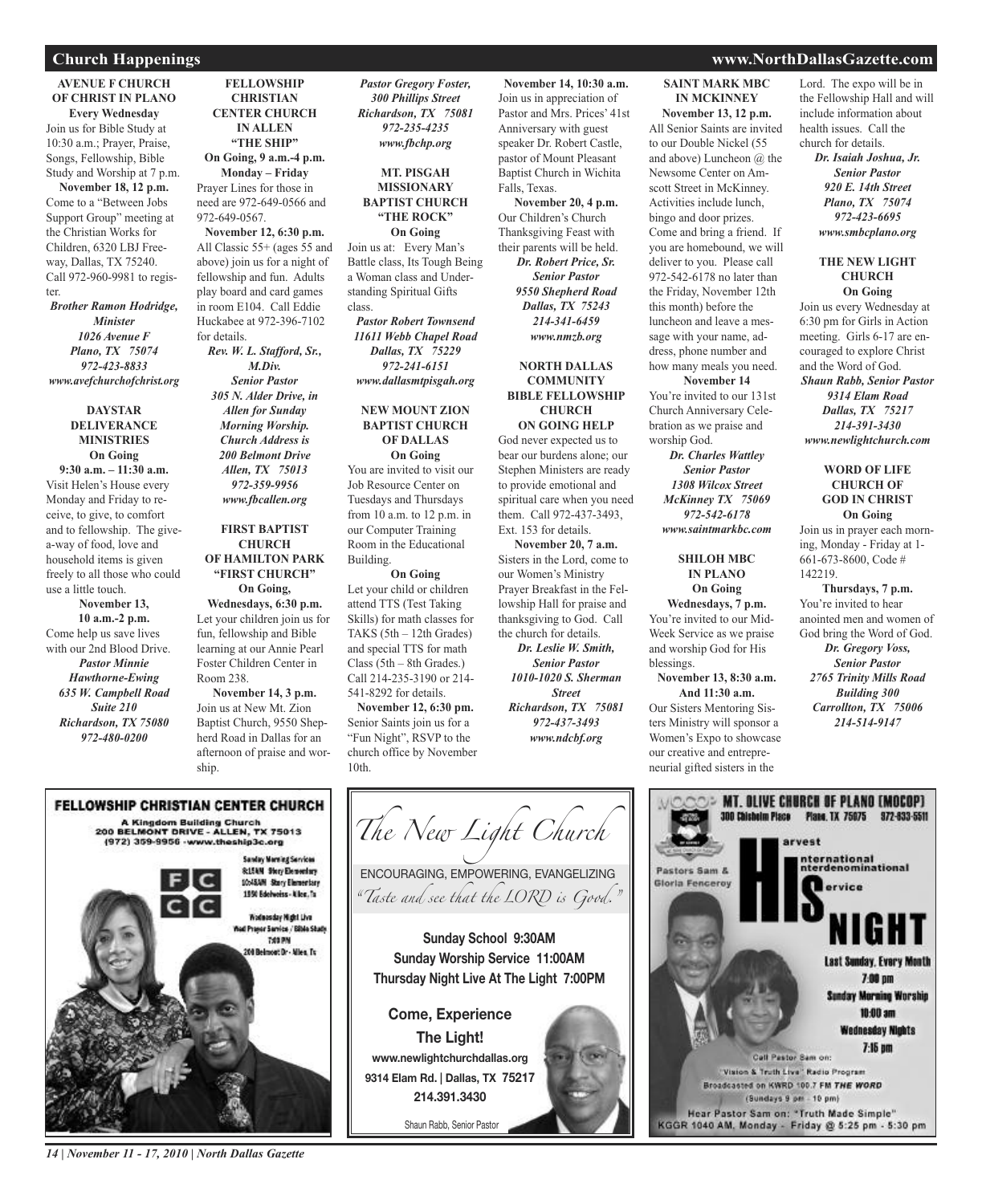#### **www.NorthDallasGazette.com Sister Tarpley**



*"And there came a man of God, and spake unto the king of Israel, and said, Thus saith the Lord, Because the Syrians have said, The Lord is God of the hills, but He is not God of the valleys, therefore will I deliver all this great multitude into thine hand, and ye shall know that I am the Lord. And they pitched one over against the other seven days. And so it was, that in the seventh day the battle was joined: and the children of Israel slew of the Syrians an hundred thousands footmen in one day."* **1 Kings 20:28 and 29 (KJV)**

Standing on a mountain, people are able to see clearly. It is the best vantage point to see what lies ahead. Some people think that it would be great to live on the mountain all the time in order to anticipate what is ahead. God allows Christians to experience the mountaintop at times.

Think about Joseph, his first mountaintop experience had to be as a young man. He had the favor of his father, Jacob. He was given a fine coat of many colors from his father and even had a dream about his future. Also as a young

Pastor Arthur & Lady Felton

E-mail: pastor@nlijcm.org

Dallas, TX 75252

ew Location: 17720 Dickerson St

## **In The Valley Christians Grow**

man, Joseph had a sense of destiny about his life. God often gives Christians a picture of their future so that they will remember this picture when they are being tested so that they will trust Him when they are in the valley. But of course, this picture usually does not reveal how God intends to bring about the visions for the Christian's life. This is where Christian's faith and trusting in God comes in.

However, none of us really derive (receive) the character qualities that God desires for our lives while we are on the mountain. It is in the valley where the fruit is planted and harvested. It cannot grow on the mountain; it must grow in the valley. God is a God of the mountain, but He is even more a God of the valley for Christians. In the valley, it is more difficult to see ahead; the clouds often cover the valley and limit the Christian's sight. But, it is in the valley that Christians grow. Joseph was thrust into a deep valley that left him wondering if the God of his father had forsaken him.

Even Jesus hoped that He might be able to avoid the valley that caused Him to sweat blood.

Friday 7:00p.m Prayer/Victory Service

There is a valley that

each Christian must enter, usually unwillingly, in order to experience the God of the valley, and to experience His faithfulness in the valley. Once Christians have spent time in this valley, they come out with something that they would have never gained if they had not entered the valley. The valley brings much fruit into Christian's lives so that they might plant seeds into the lives of others.

God does not waste valley experiences. He does everything for a purpose. If Christians are faithful in the valley they will enter a new dimension with God that

they never thought possible. There is a harvest of wisdom and virtue that can only be grown in the valley. And it is good to remember, that it takes two mountaintops to make a valley; therefore, the Christian must be on top twice before he or she goes into the valley to grow.

Is it time for you to go into a valley? Be confident that the valley is a place of fruitfulness; it is a place of testing. It is a place where God brings what Christians know in their head into their heart. The only value of knowledge is when it becomes part of your heart.



*Mr. Monaque Carter, Sr. and Sister Tarpley; he is a United States Army veteran that served as a Communication Specialist state-wide and in Alaska before it became the 49th State in America in 1959. He was honorably discharged in 1953. We salute Mr. Carter, Sr. and all veterans on their day, September 11th, and for a lifetime.*

And wisdom is the beginning of knowledge. It is in the valley where Christians will met God and grow.

### **Free workshop provides tools to save money on energy costs**

(NDG Wire) The City of Plano on Saturday, Nov. 20 Plano and Elliott's Hardware present a FREE Do-It-Yourself Energy Efficiency Workshop. This series of how-to seminars offers indepth information about basic energy efficient adjustments in the home. Eligible participants attending the seminar will receive a free toolkit of materials for making energy efficient changes to their residences.

Do-It-Yourself Energy Efficiency Workshops will be held at Elliott's Hardware, 2049 Coit Rd. in

from 9 to 10 a.m.

The City of Plano will teach residents how to save money by making sustainable choices for running their homes. Participants will learn simple techniques to make their homes more energy efficient.

At the end of the workshop, attendees will receive an Energy Efficiency Tool Kit to get started with home energy efficient updates. Toolkits are available to first-time attendees who are Plano residents, but everyone is welcome to attend the presentation. Participants should provide a current utility bill or Driver's License for verification of residency. Toolkits are limited to one per household.

Reservation is required and spaces are limited. Call Mysha Faithful at 972-769- 4130 or email myshaf@ plano.gov to confirm availability.

|                          | <b>Avenue F Church of Christ</b><br>1026 Avenue F · Plano, TX 75074<br>972-423-8833<br>www.avefchurchofchrist.org<br>Early Sunday Morning8:00 am<br>Sunday Bible Class9:45 am<br>Sunday Morning Worship10:45 am<br>Evening Worship 3:00 pm<br>Wednesday Bible Class 7:00 pm |
|--------------------------|-----------------------------------------------------------------------------------------------------------------------------------------------------------------------------------------------------------------------------------------------------------------------------|
| Ramon Hodridge, Minister | Radio Program @ 7:30 am on<br>KHVN 970 AM Sunday Mornings                                                                                                                                                                                                                   |





**HIGHER LIVING The Rock** "Raising the Standards" Still standing.... Est. June 1864 A Kingdom Building Church offering CELIVERANCE, RESTORATION, PURPOSE and PROSPERITY Come Experience A **EXPERIENCE DESTINY** Church that Believes WHILE WALKING THROUGH in Giving God Excellence Without THE WORD WITH JESUS !! Excuse Sunday Worship ............... 7:45 am & 11:00 am Sunday School ............ 9:45 am - 10:45 am Wednesday Bible Study ... 12:00 noon & 7:00 pm Elevating your Mind, Transforming you **Rev.**<br>Resort Formsend, Pactor Weakness, Changing your Life!! Moncay & Friday<br>Tuesday, Wednesday & Thursday ... 9:00 am - 6:00 pm Sundey 9.30a.m. Sunday School Saturday & Sunday ............................Closed Mr. Pisgah Missionary Baptist Church 11:00a.m Moming Worship 11611 Webb Chapel Road - Dallas, TX 75229 Phone: 872-380-4100/ALT: 872-888-7114 Wednesday 7:00p.m Bible Study Office: 972-241-6151

Email: info@ciallasmtpisgah.org

Website: www.dallasmbisgan.org